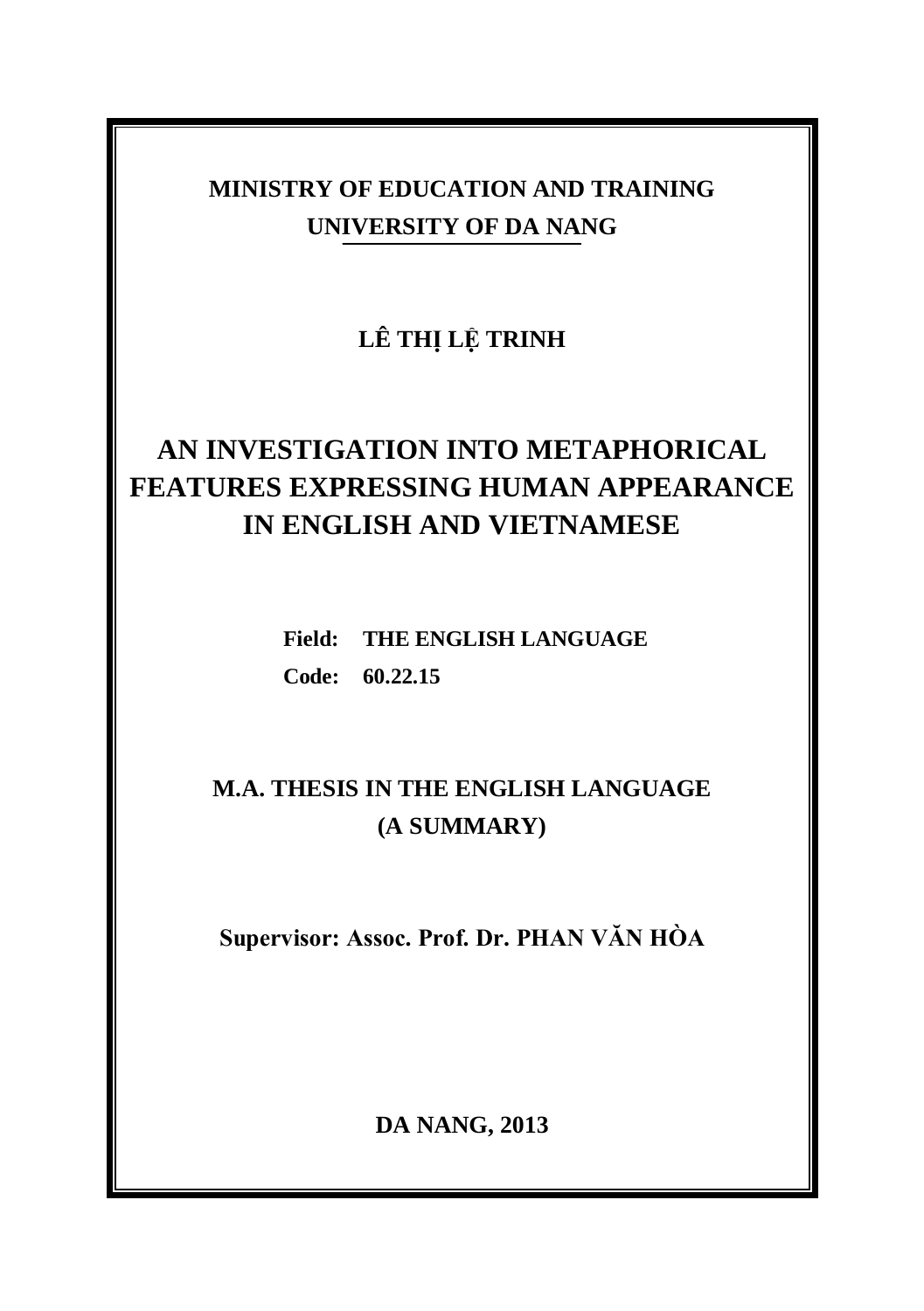This thesis has been completed at College of Foreign Languages, University of Danang.

Supervisor: Assoc.Pro,Dr. Phan Văn Hòa

Examiner 1: Dr. Nguyễn Quang Ngoạn

Examiner 2: Dr. Trần Quang Hải

This thesis will be orally defended at the Examination Council at University of Danang. Time: 03/03/2013 Venue: University of Danang.

*This thesis is available for the purpose of reference at:*

- Library of College of Foreign Languages, University of Danang.

- The Information Resources Center, University of Danang.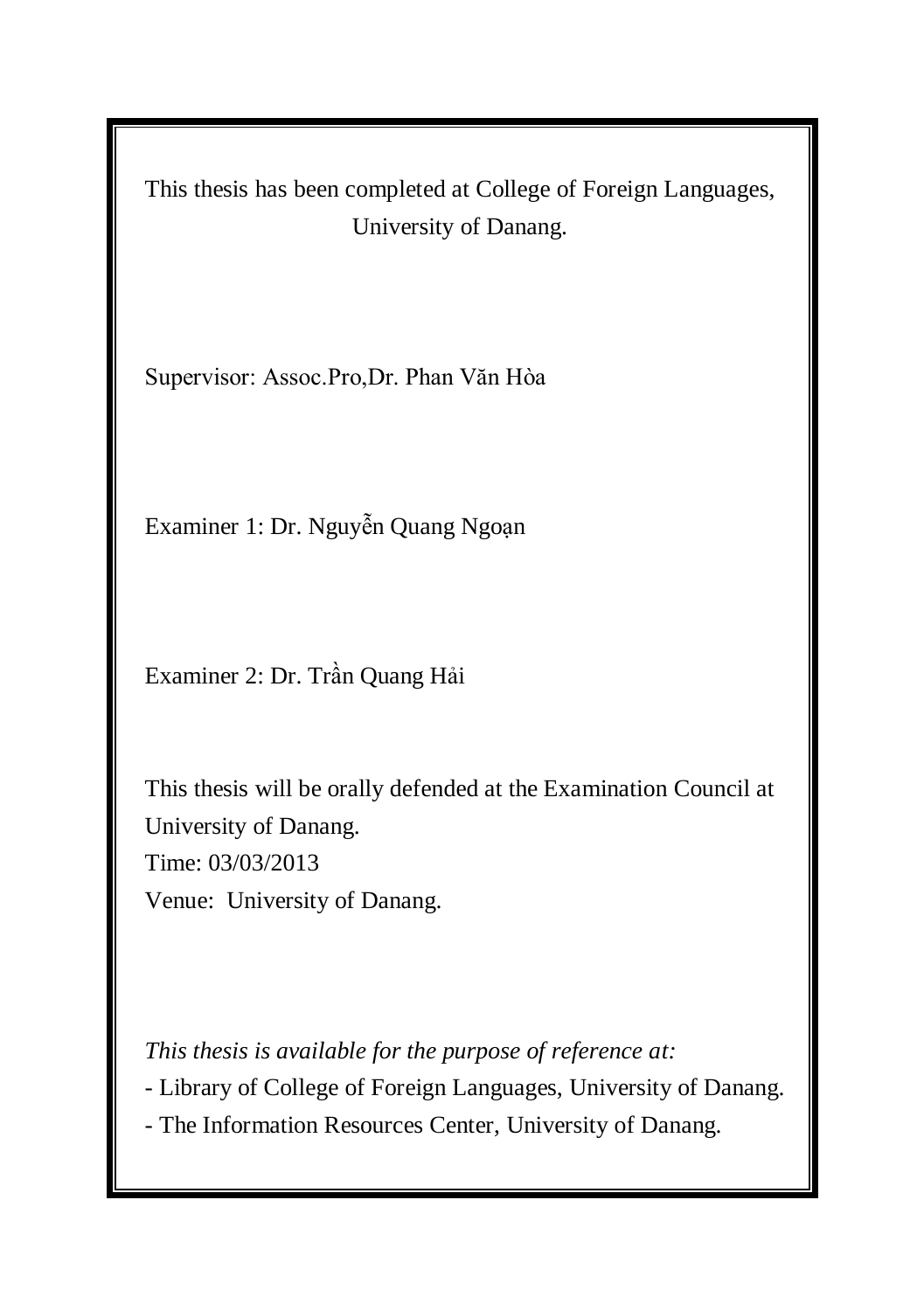# **CHAPTER 1: INTRODUCTION 1.1. RATIONALE**

If "sound" and "melody" are the features of music, if "colour" and "line" are the ones of painting, "words" are the material of writing. "How to choose exact words for an image?" is a big problem for most students learning English as a foreign language. What words should they choose to describe someone with the sense they feel. The best suggestion for this problem is metaphor. For this reason, I would like to study the topic "**An Investigation into Metaphorical Features Expressing Human Appearance in English and Vietnamese".**

As we can see, appearance is the most important of the factors that create our images in other's eyes. It is the reason why writers often describe someone's appearance to make the first impression on the readers. As in a short story, the writer says: "*The red color of her skin, narrow high forehead, prominent cheek bones and the hawk-bridged nose which flattened at the end above thich negro lips, all showed the mixture of two races*.*".* [84, p.344] Obviously, the most useful, precise tool used to describe something as well as human appearance is language. In the ways of expressing human appearance, metaphor is the most forceful and active one because metaphor asserts two things that are the same.

As looking back the literature of metaphor, it is not very difficult to recognize that metaphoric features of description are not only used to denote any appearances but also to express our feelings, our love, our imagination and our knowledge of the similarity of described objects and the nature. It also brings out our appreciation toward the world around us. Let us examine how feelings are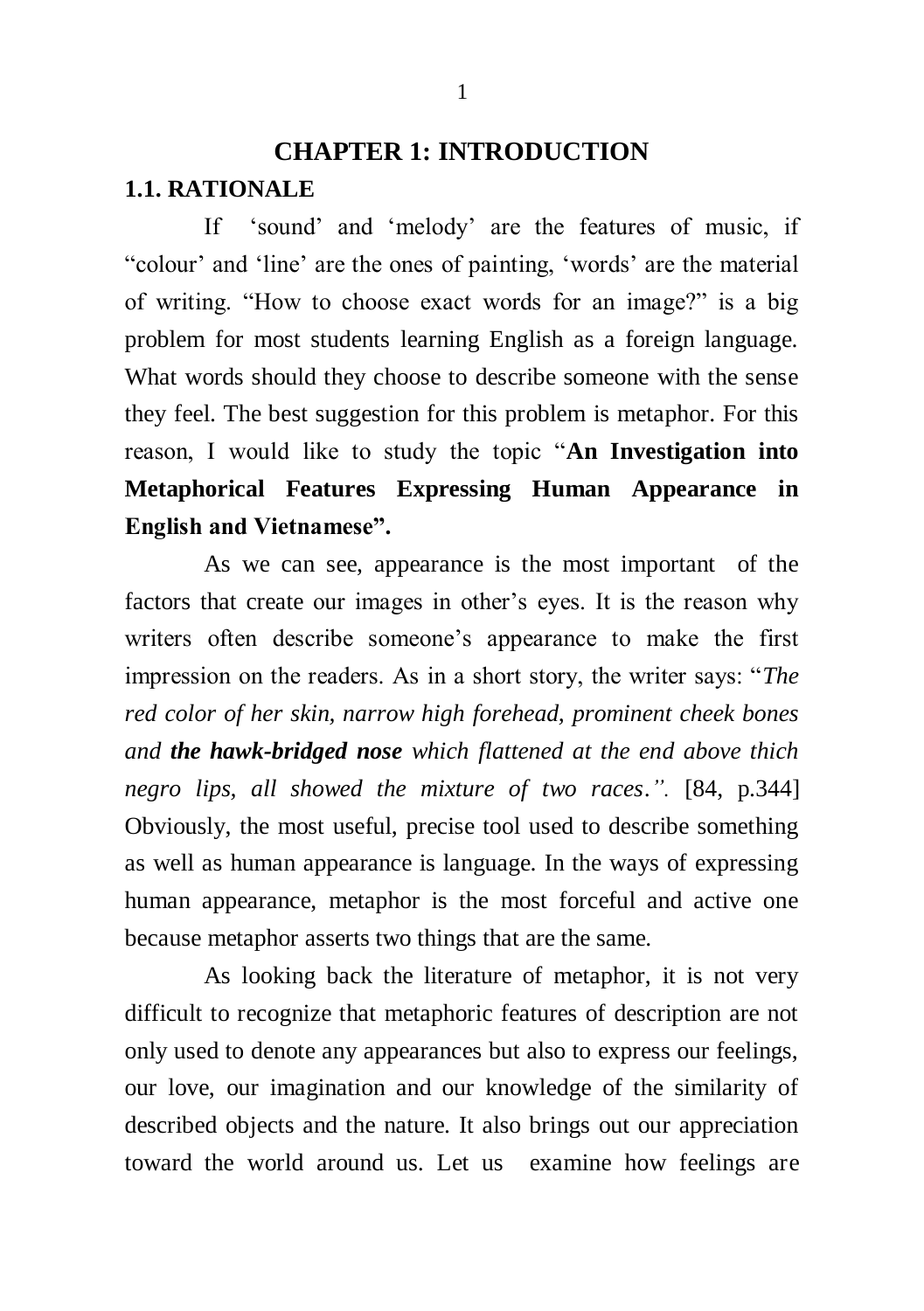described and expressed in a poem, we will employ a literary device to write about their own feelings. It is metaphor. Let us have some examples from Kieu Story (By Nguyen Du) [112, p.1]

"*Khuôn trăng đầy đặn, nét ngài nở nang. Hoa cười, ngọc thốt đoan trang*"

In the example, readers can implicatively see the writer's good feelings for the characteristics with the features of the beautiful images when he wants to describe Thuy Van"s beauty such as *khuôn trăng* (the similarity of the shape of a girl"s face with the moon), *nét ngài* (the similarity of the shape of a girl's brows with soft, thin silkworms), *hoa* (a girl"s attractive smile is compared with flowers), *ngọc* (a girl's voice is as sweet as the sound of precious stones when they hit each other).

Also. We can see that kind of implication in English writing. The word "*cock*" is used to describe the physical characteristics of appearance:

*The trouble was, I couldn't concentrate too hot. Sometimes it's hard to concentrate.*

*"One thing I like a lot you mean?" I asked her.*

*She didn't answer me, though. She was in a cockeyed position way the hell over the other side of the bed. She was about a thousand miles away. "C'mom answer me", I said. "One thing I like a lot, or one thing I just like?"*

*"You like a lot"*

*"All right" I said. But the trouble was, I couldn't concentrate.*

[94, p.91]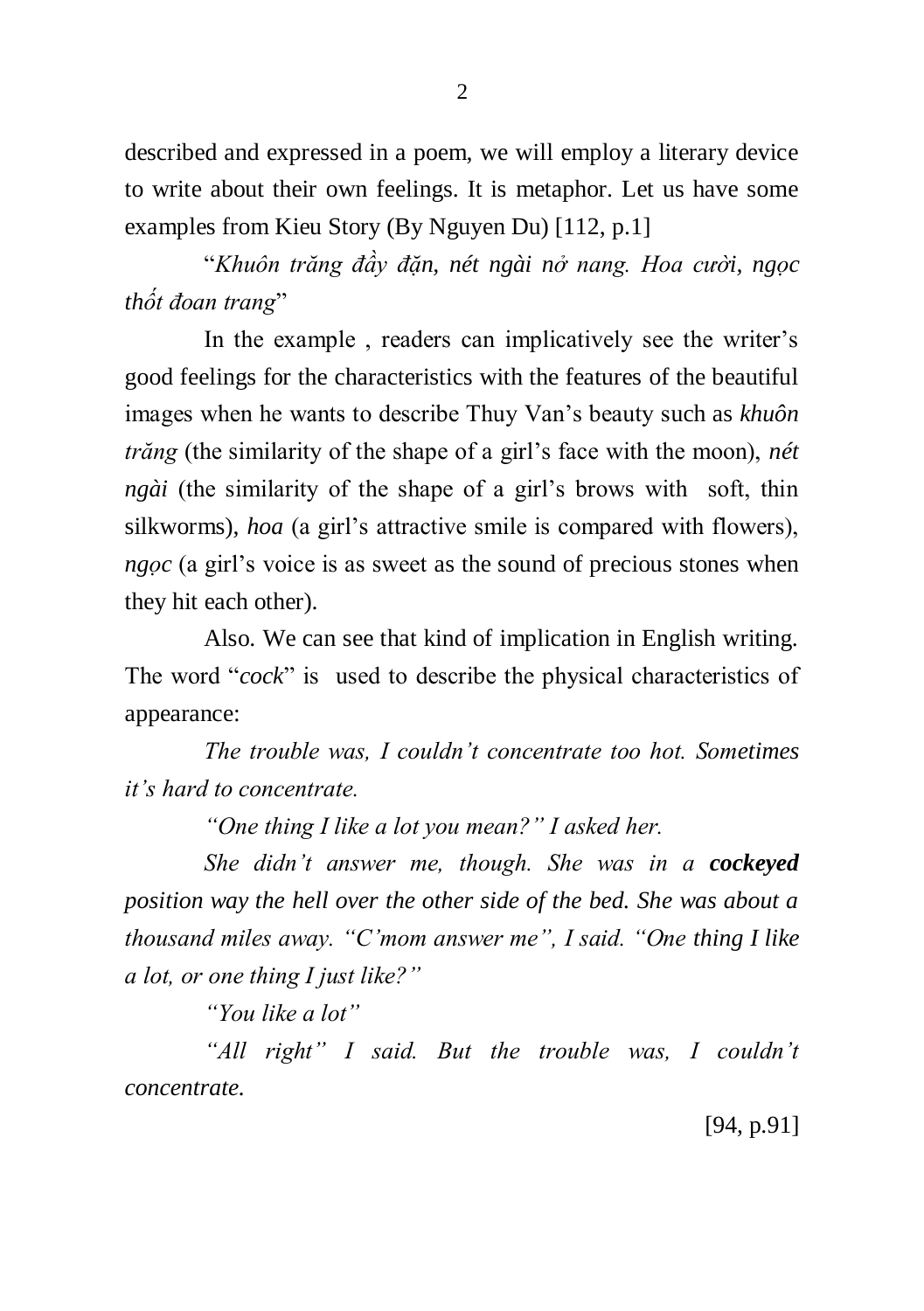The word "*cock*" in the example above describing the word denoting human body part "*eyes*" generally means that someone looks at you in a strange or funny way. To get an idea, it would typically be if the person"s head is kind of tilted or if one eye looks bigger than the other given the way they are facing you. You may also describe these people as being cockeyed. Obviously, with the writer's fine choice of words, we can see not only a description but also a feeling or an expression.

In fact, during communication, speakers or writers want to express clearly what they mean and listeners or readers try to get exactly what the others mean. It is, however, not easy to capture thoroughly and exactly what is said or written because one word itself may bring with it a lot of variants besides its root when it is used in different contexts.

Undoubtedly, it is necessary for learners of English to study more about metaphoric features expressing human appearance to make their expressions of describing people clearer and more precise. So that they may naturally communicate with each other in English. I hope that the result of this careful study may help both teachers with their work and students with mastering English.

### **1.2. AIMS AND OBJECTIVES**

### **1.2.1. Aims of the study**

This study aims to investigate the metaphoric features expressing human appearance in English and Vietnamese in stories, novels, articles, literature writing, etc. The study of metaphors of human appearance will be based on the visual image metaphor and the similarity of appearance features. Finally, it also finds out a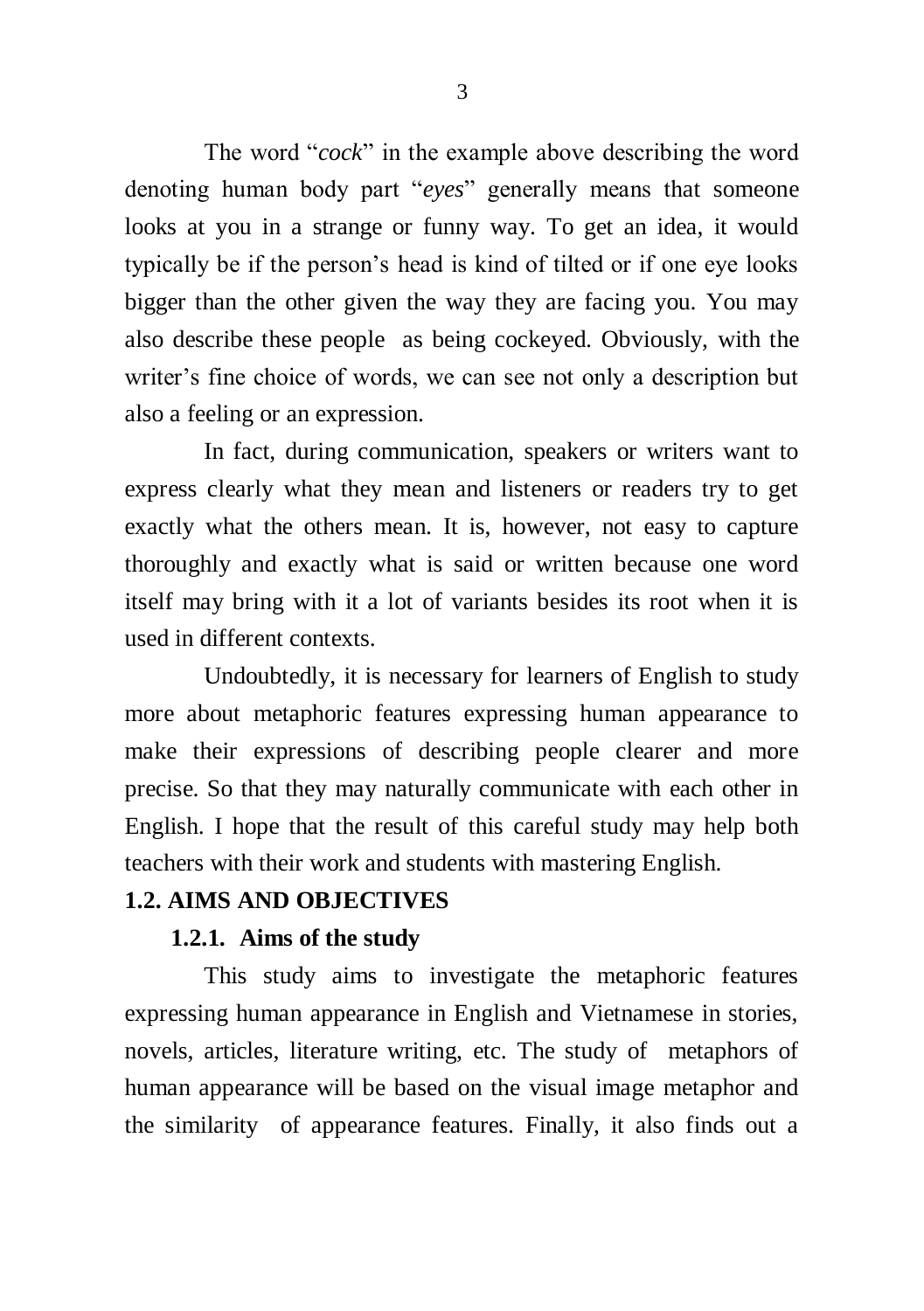variety of ways of describing human appearance in the two languages.

### **1.2.2. Objectives**

In order to reach the aims, there are three objectives to guide the study:

- Presenting, describing and analyzing metaphoric features expressing human appearance in English.

- Presenting metaphoric features relating to human appearance to find out the similarities and differences in the use of metaphors expressing human appearance in English and Vietnamese.

Suggesting some ideas for teaching, learning and translating metaphoric features expressing human appearance in the two languages.

#### **1.3. SCOPE OF THE STUDY**

In order to get the in-depth analysis, this study only focuses on characteristic and semantic features of metaphorical expressions denoting human appearance in English and Vietnamese.

#### **1.4. RESEARCH QUESTIONS**

This study will seek the answers for the following questions:

1. What are the metaphoric features expressing human appearance in English and Vietnamese?

2. What are the similarities and differences in the metaphoric features expressing human appearance in English and Vietnamese?

3. What are some suggestions for teaching and learning English as well as translating English metaphoric description into Vietnamese?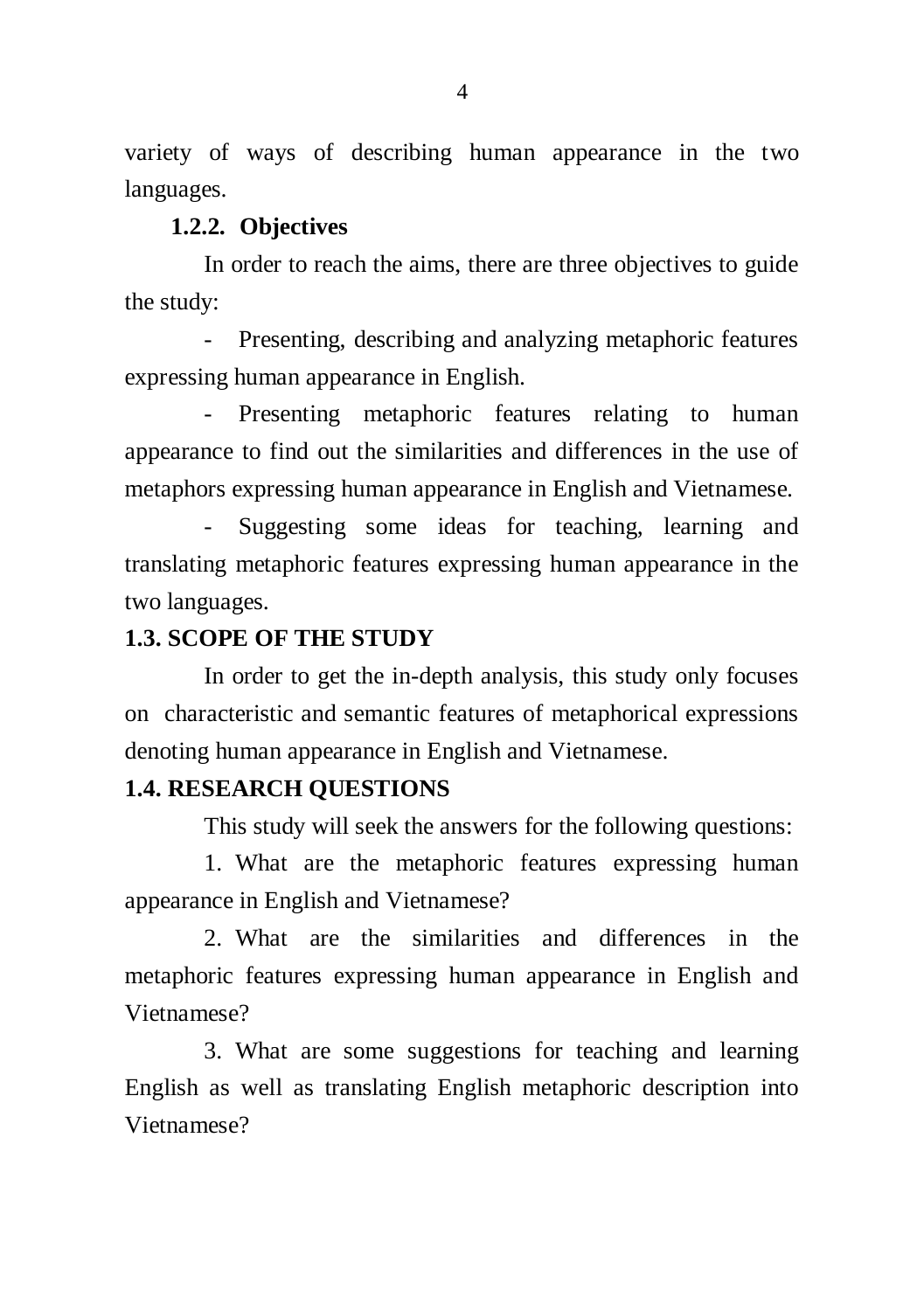### **1.5. SIGNIFICANT OF THE STUDY**

By studying metaphoric features expressing human appearance, I would like to make an effort to contribute to the present knowledge in the field of metaphor. The result of the study will help learners define the beauty of language and use it sensibly. The deep investigation will help learners improve their skills and be good at translating Vietnamese to English and vice versa.

### **1.6. ORGANIZATION OF THE RESEARCH**

This research includes five chapters:

Chapter 1: Introduction,

Chapter 2: Literature review and theoretical background,

Chapter 3: Methods and Procedures,

Chapter 4 :Findings and Discussion,

Chapter 5: Conclusions and Implications.

# **CHAPTER 2 LITERATURE REVIEW AND THEORETICAL BACKGROUND**

#### **2.1. REVIEW OF THE PREVIOUS STUDIES**

There have been well-known scholars dealing with studies on metaphor such as Aristotle (2000), Halliday (1985), Merriam Websters (1992), Hatch & Brown (1995), Galperin (1998). Lakoff and Johnson"s work "*Metaphor We Live By"* in 1980.

Vietnamese linguists pay much attention to metaphor such as Trần Trọng Kim, Bùi Kỷ and Phạm Duy Khiêm, Nguyễn Văn Tu, Đỗ Hữu Châu , Nguyễn Thiện Giáp. There have been many authors who have been interested in metaphor such as Đỗ Hữu Châu (1996), Cù Đình Tú (2001), Đinh Trọng Lạc(2005) Phan Văn Hòa (2007).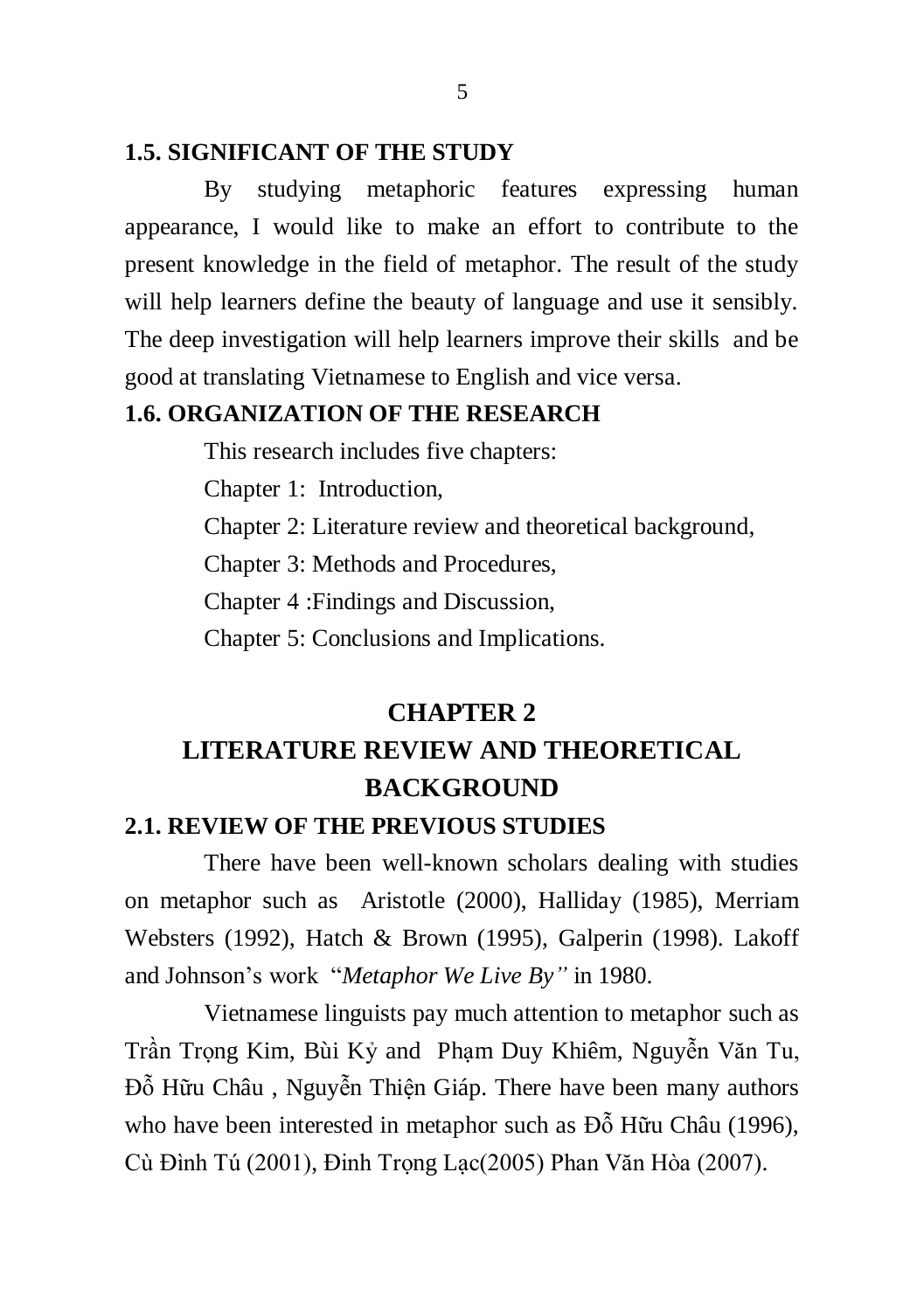At the College of Foreign Languages, the University of Da Nang, there have been quite a number of MA theses dealing with metaphor from various aspects such as Mai Nguyễn Diệu Khoa (2003), Trương Thanh Ngọc (2005), Trần Thị Thu Hà (2008), Phạm Thị Minh Trang (2010), Huỳnh Thị Anh Chi (2010) .

Various as they are, metaphor is mainly paid attention in literature, or daily communication. However, there are no researches in metaphoric features expressing human appearance. To some extent, I hope that this investigation will be helpful for those who wants to describe human appearance in English and Vietnamese.

### **2.2. THEORETICAL BACKGROUND**

#### **2.2.1. Definitions of Metaphor**

Metaphor is one of the most popular rhetoric devices in the majority of languges, so it has been studied for ages. There are so many definitions of metaphor, from the traditional view, beginning in Aristotle"s time, to the modern one dealing with cognitive lingustics. Some definitions of metaphor are defined as association, comparison or resemblance. [61], [56], [62], [15, p.109], [19, p.98]. Besides, some other theorists defines metaphor as transference of some qualities from one object or idea to another. [26], [7, p.54], [64], [11, p.320]. Also, some definitions of metaphor suggest the analogy. [63], [19, p.98], [35, p.136], [14, p.56], [50, p.93], [52], [44], [45].

### **2.2.2. Characteristics Of Metaphor**

*2.2.2.1. The Similarity of Shape 2.2.2.2. The Similarity of Position 2.2.2.3. The Similarity of Function 2.2.2.4. The Similarity of Movement*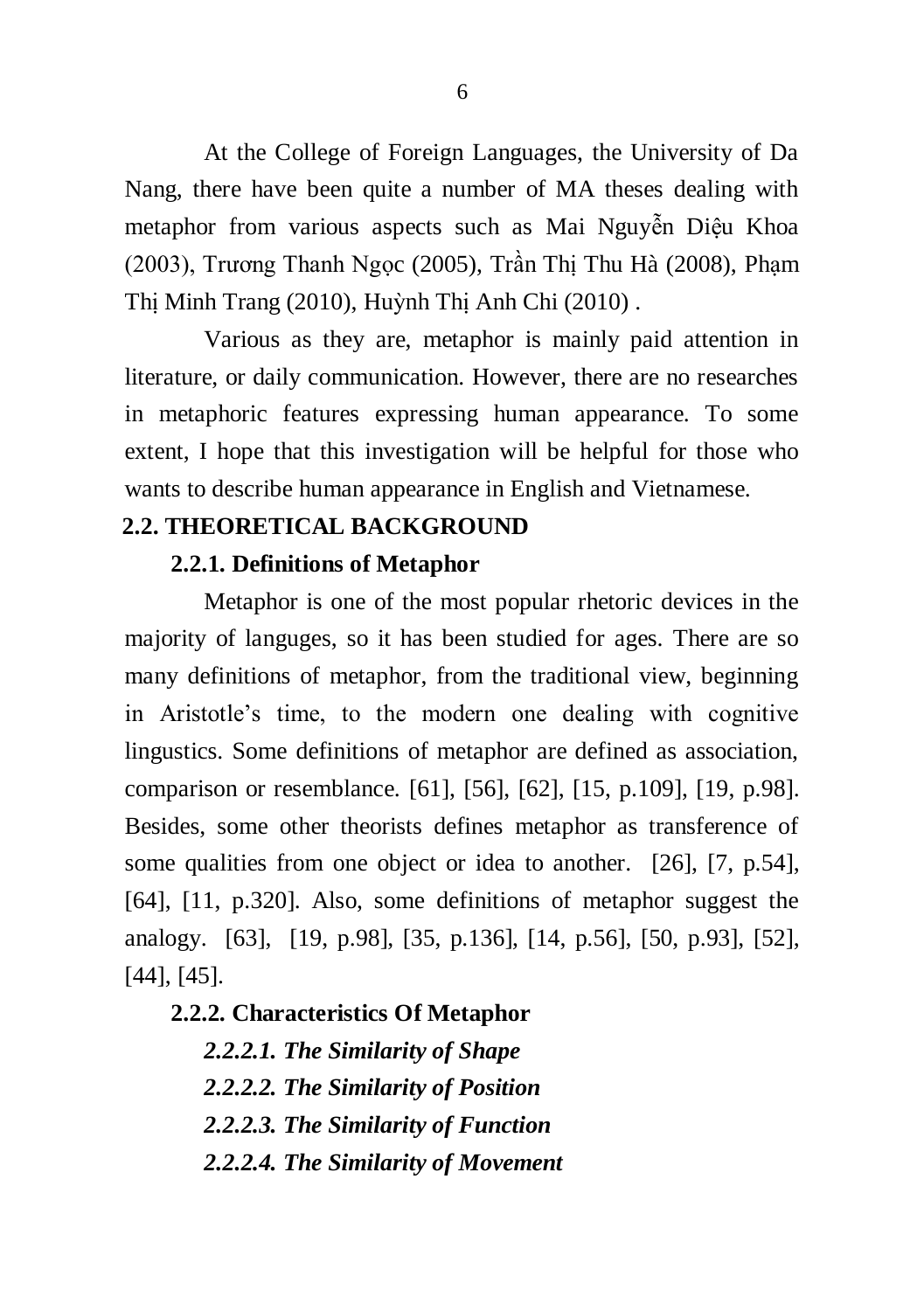# *2.2.2.5. The Similarity of Size or Appearance 2.2.2.6. The Similarity of Behavior or Character 2.2.2.7. The Similarity of colour*

#### **2.2.3. Context**

Some linguists describes contexts which influence or contribute to understanding meaning such as Crystal [4, p.82], Frawley (1992), Nunan (1993).

### **2.2.4. Types of Metaphors**

David Crystal [4, p.249], metaphors consist of conventional, poetic, conceptual, or mixed metaphor. Peter Newmark divides metaphors into five kinds: dead, clinché, stock, recent or original. [22] Lakoff and Johnson [18, p.42], metaphor may be divided into three subgroups: conventional metaphors, mixed metaphors and new metaphors. Đinh Trọng Lạc [48, p.57-59], metaphor is divided into complementary metaphor and symbolic metaphor. Cù Đình Tú [54], metaphor is divided into lexical metaphor and rhectorical metaphor. Based on the degree of unexpectedness, metaphors may be divided into two main groups: common types and uncommon types.

# **2.2.5. Metaphor Versus Other Ways of Meaning Transference**

#### *2.2.5.1. Metaphor versus Simile*

Metaphor and simile are two of the most popular rhetorical devices. Both metaphor and simile are forms of comparison. The former is direct and the latter is indirect. The difference between metaphor and simile may be found in Oxford Advanced learner"s Dictionary [26], the Colombia Encyclopedia,  $6<sup>th</sup>$  edition [31], Cù Đình Tú (2001) [54, p.180-181].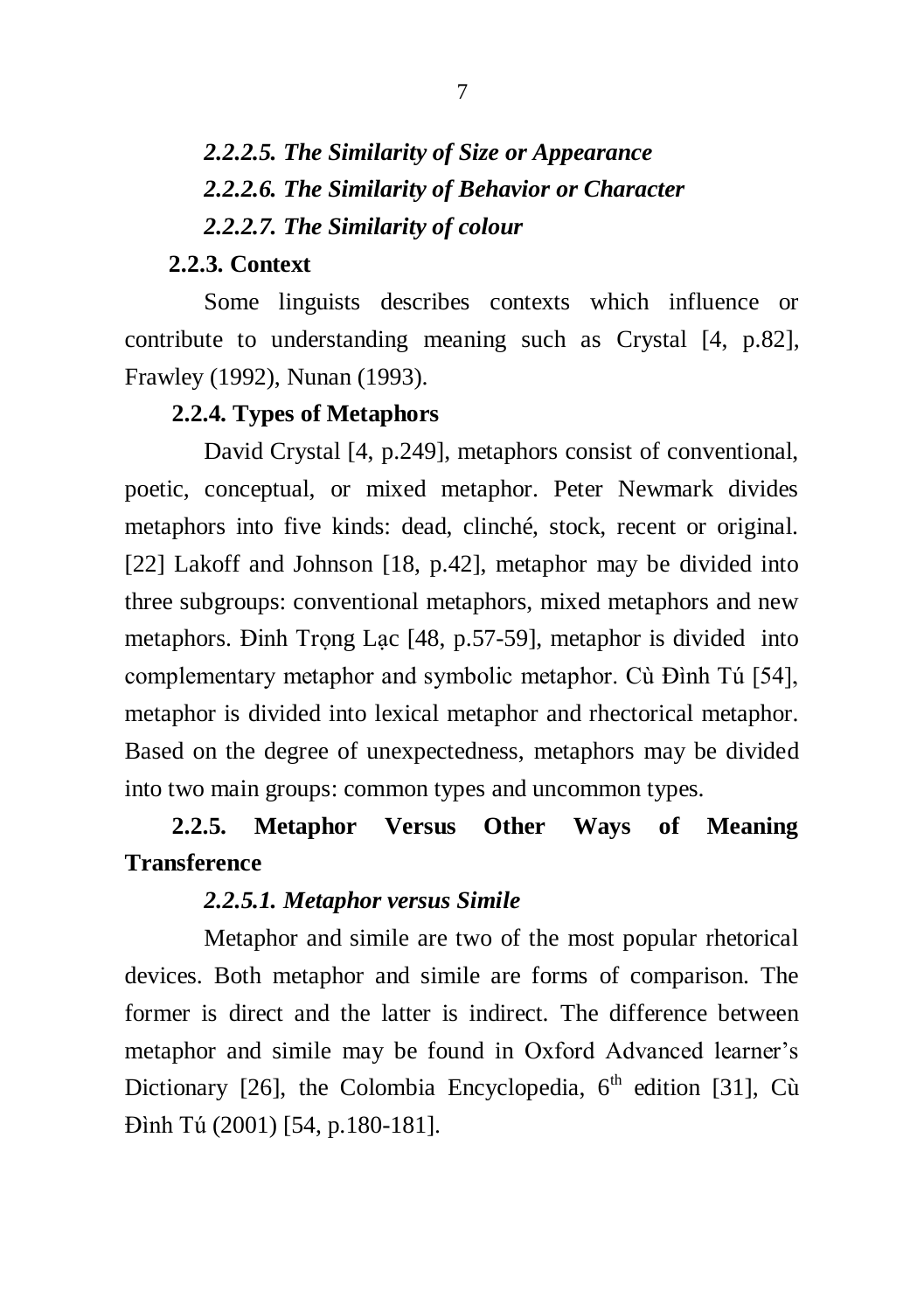### *2.2.5.2. Metaphor versus Metonymy*

Both metaphor and metonymy are figures of speech used in rhetoric. Both of them involve the substitution of one term for another. Metaphor is the tranference of names based on the association of similarity and metonymy is the tranference of names based on the association of contiguity. Lakoff G. and Johnson (1980) [18], Oxford Dictionary (2000) [26].

# **2.2.6. Human Appearance and Metaphors of Human Appearance**

Human physical appearance which is defined as the main outward look of human in Wikipedia, the free encyclopedia [65].

According to Cao Xuân Hạo (2001), there are some metaphorical expressions of describing human beings in Vietnamese. [42] In English we can also find metaphorical descriptive expressions as noun phrases which base on the possessive combination [66].

#### **2.2.7. Summary**

After studying the theories of metaphor and prior studies in this chapter, we have reviewed the concepts and definitions of metaphor in traditional and cognitive views. Also, the difference of metaphor from simile and from metonymy have been made. In addition, definitions and concepts of human appearance as well as metaphors of human appearance have been presented.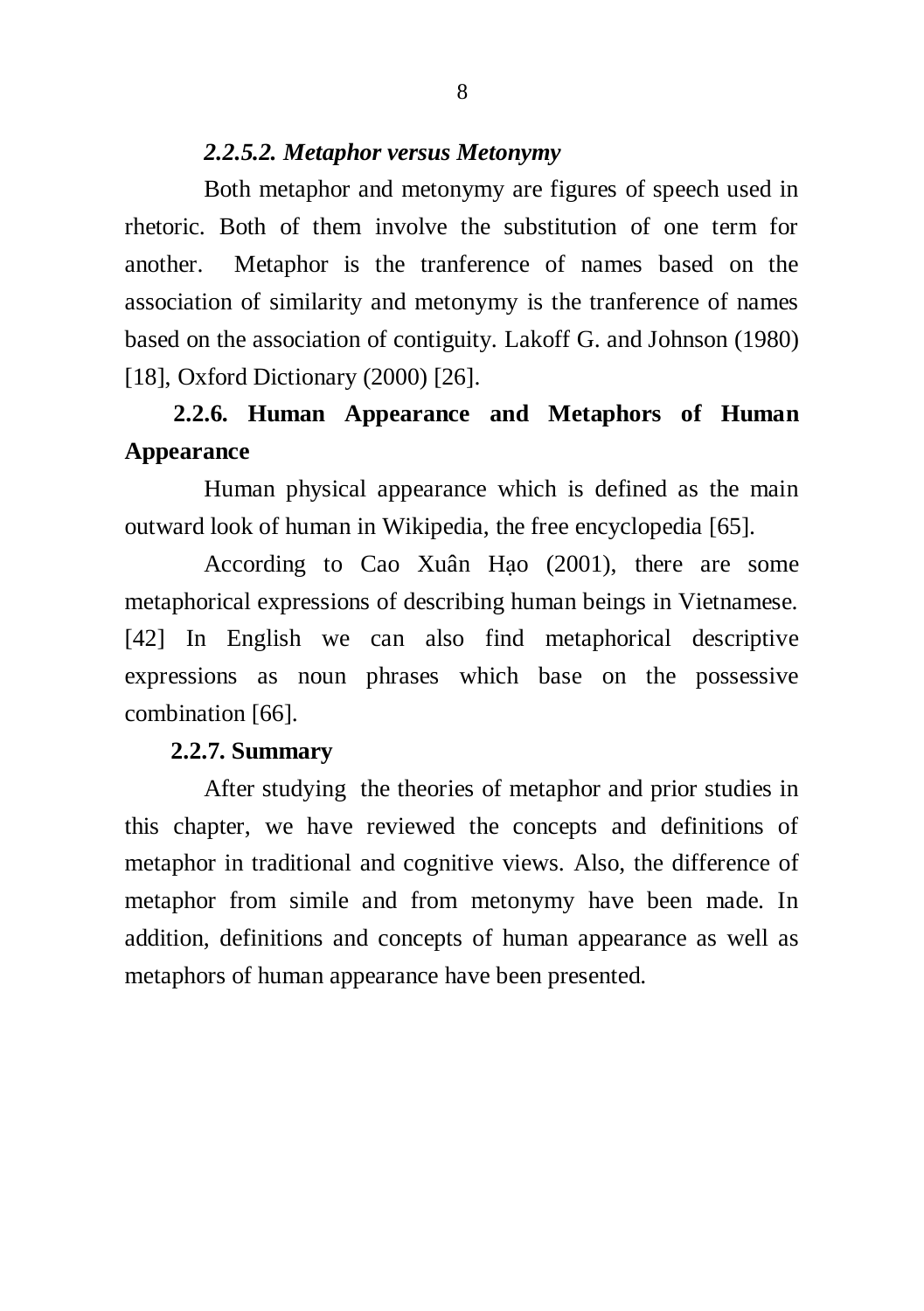# **CHAPTER 3 METHODS AND PROCEDURES**

#### **3.1. RESEARCH DESIGN**

To reach the aims, this study will be carried out through qualitative and quantitative approaches.

#### **3.2. RESEARCH METHODS AND PROCEDURES**

#### **3.2.1. Data Collection**

Over four hundred samples of English and Vietnamese human appearance metaphors are mainly collected from different data such as literary works, newspapers, magazines, and novels, daily communication, research paper in English and Vietnamese, bilingual stories and on the Internet. In order to investigate the metaphoric features expressing human appearance, the relevant samples are colleted during the time the reseacher is treating the sources. Then, they are selected and classified in a proper way. Finally, they are compared with a contrastive analysis to produce reliable and persuasive findings.

#### **3.2.2. Data Analysis**

From more than three hundred examples, we try to choose the most interesting and clear ones which relates to metaphors expressing human appearance. All the samples are coppied in a notebook so that we could find them easily when we are in need. Then, the samples are grouped into categories of parts of human body so that we could find out the frequency of metaphors of human appearance as well as we could draw the similarities and differences in English and Vietnamese for discussion.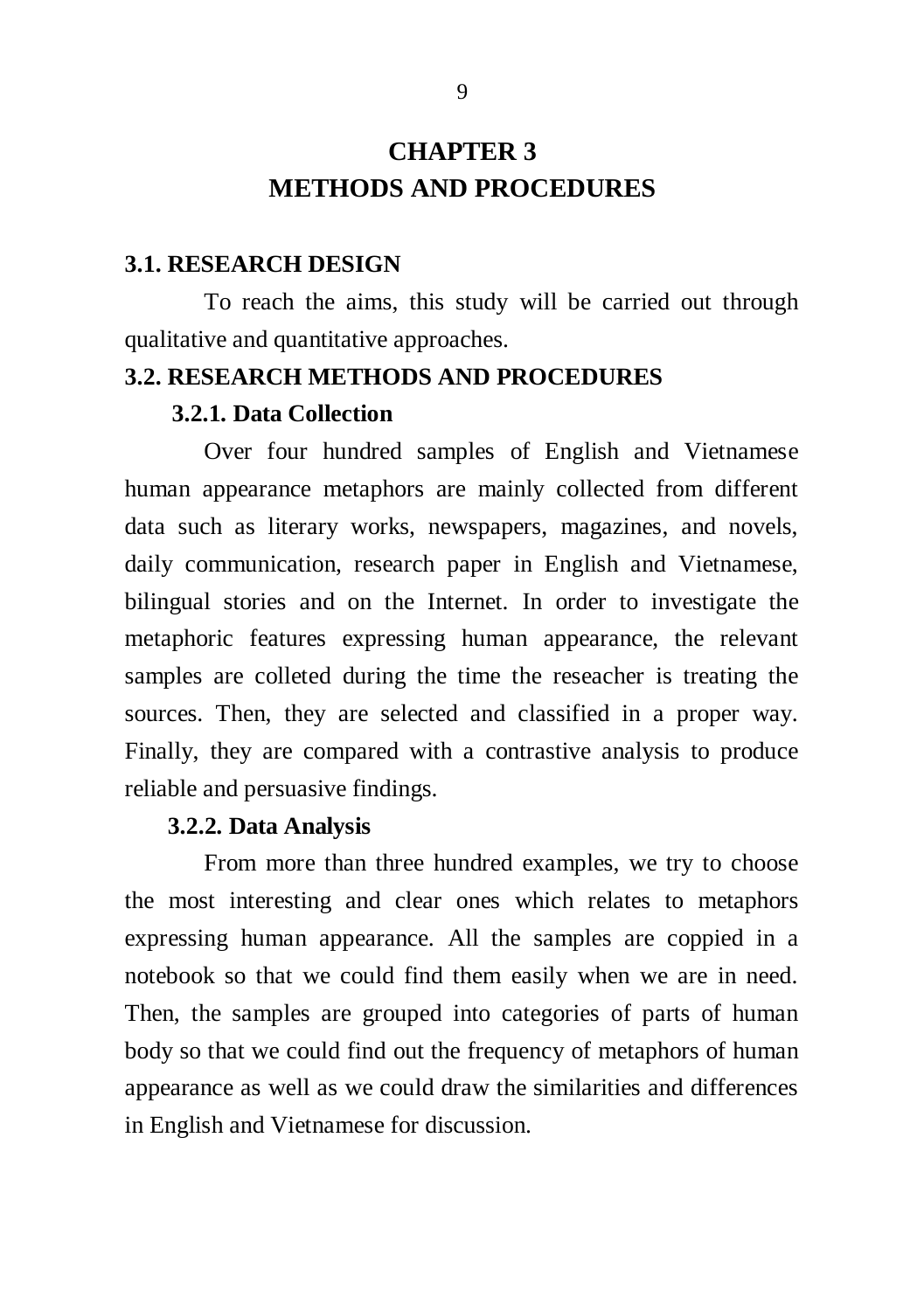#### **3.3. RELIABILITY AND VALIDITY**

Due to the lack of time, reference materials and limited researcher"s knowledge, mistakes and shortcomings in the thesis are unavoidable.

The information cited in this study as well as the data utilized for the analysis is derived from published English and Vietnamese books, newspapers, magazines. Some of the data taken from linguistic books (both in published and electronic) are used to serve the theoretical background. In the case of collecting data from the internet, we always enclose a note of the date of surfing those websites. Thus, the data and the theoretical background are reliable. Observation and investigation techniques have been chosen to be the main instruments for data collection. The supporting instruments such as calculation, tables are also used. Moreover, the irrelevant and unstable data are eliminated. The study must strictly follow the research design. The data collection of the human appearance metaphors and the way to deal with the data will play an important part in finding the result of the paper to give a qualified study, with a view to helping learners of English to have a good feeling in using this sort of word as well as to achieve better communicative aim.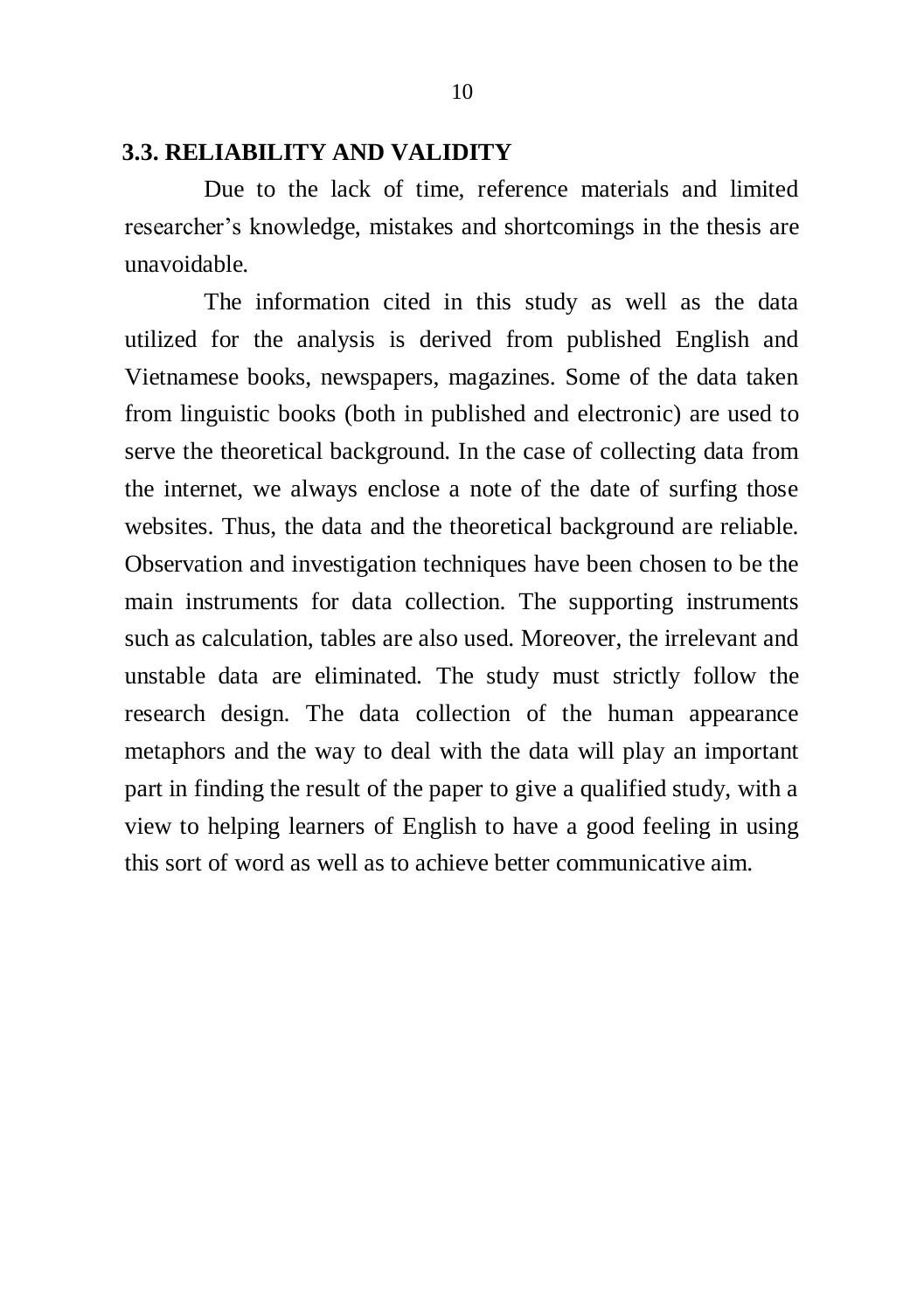# **CHAPTER 4 FINDINGS AND DISCUSSION**

# **4.1. METAPHORIC FEATURES OF WORDS OR PHRASES EXPRESSING EYES IN ENGLISH AND VIETNAMESE**

**4.1.1. Metaphoric Features of Words or Phrases Expressing Eyes in English**

### *4.1.1.1. Dove"s Eyes*

- *a) The Similarity of Shape*
- *b) The Similarity of Color*
- *c) Good-looking Eyes*
- *d) Denoting Gentleness and Innocence*

#### *4.1.1.2. Pool, Lake and Water*

- *a) The Similarity of Character*
- *b) Good-looking Eyes*
- *c) Denoting Pure-minded People*

#### *4.1.1.3. Sea, Sky*

- *a) The Similarity of Color*
- *b) Good-looking Eyes*

#### *4.1.1.4. Star, Sun, Moon*

- *a) The Similarity of Character*
- *b) Good-looking Eyes*
- *c) Denoting Ambition*

#### *4.1.1.5. Other Eye Metaphors*

- *a) The Similarity of Shape*
- *b) The Similarity of Character*
- *c) The Similarity of Color*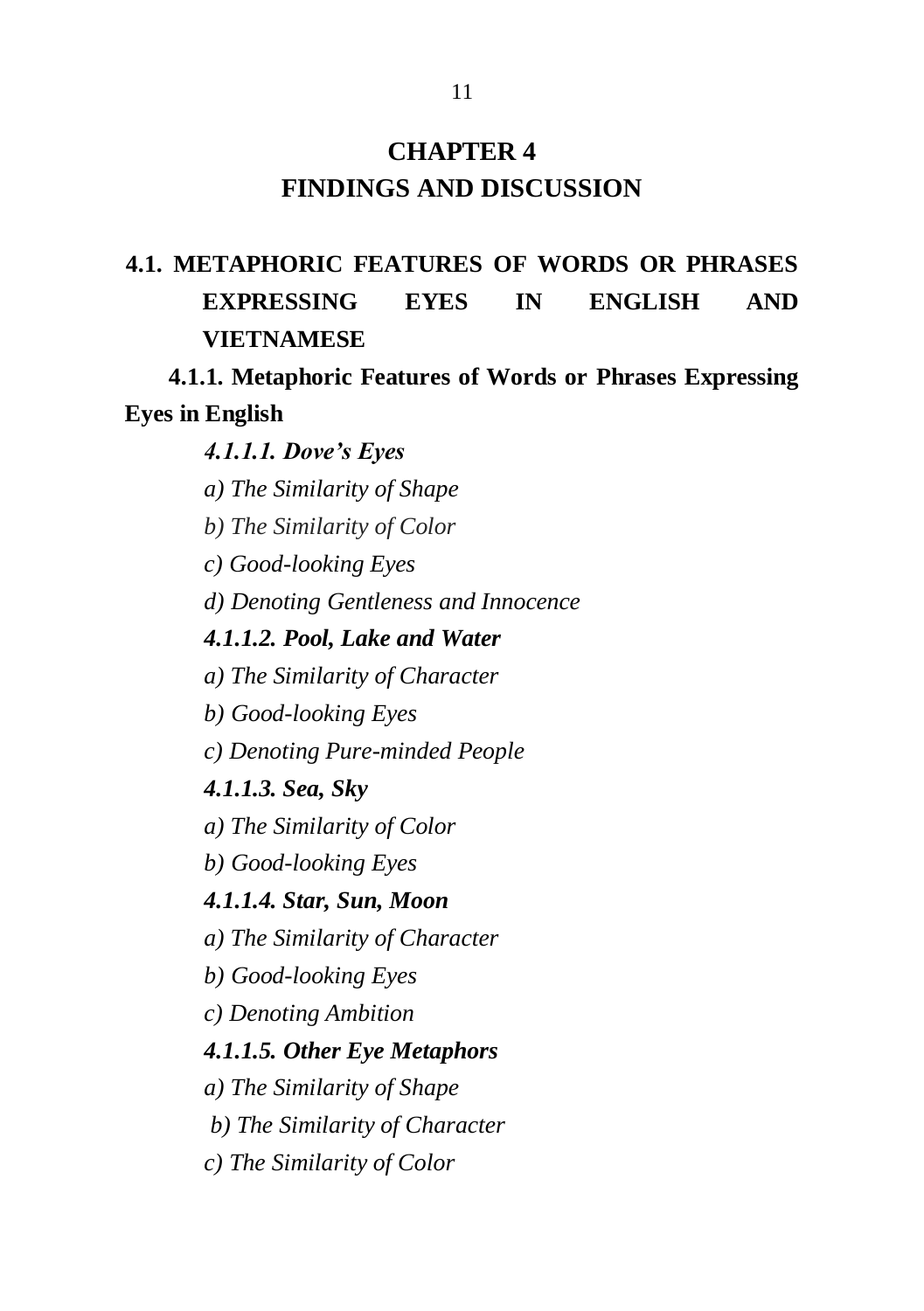**4.1.2. Metaphoric Features of Words or Phrases Expressing Eyes in Vietnamese**

*4.1.2.1. "Bồ Câu" Eyes (Dove"s eyes)*

*a) The Similarity of Shape*

*b) The Similarity of Color*

*c) The Similarity of Character*

*d) Good-looking Eyes*

*e) Denoting Innocence and Gentleness*

### *4.1.2.2. "Lá Răm (Dăm)" Eyes (fragrant-khotweed-leaf*

*eyes)*

*a) The Similarity of Shape*

*b) Good-looking Eyes*

*c) Denoting Indecent Women*

*d) Denoting Lively and Unruffled Girls*

## *4.1.2.3. "Phượng" Eyes (Phoenix" eyes) (Beautiful eyes)*

*a) The Similarity of Shape*

*b) Good-looking Eyes*

*c) Denoting Noblemen*

### *4.1.2.4. "Lươn" Eyes (eal"s eyes)*

*a)The Similarity of Shape*

*b) The Similarity of Size*

*c) Ugly Eyes*

*d) Denoting Dishonesty*

*4.1.2.5. "Ốc nhồi" Eyes (bulging eyes) (fulfilled-snail-eyes)*

*a) The Similarity of Shape*

*b) Ugly Eyes*

*c) Denoting Aggressive People*

*4.1.2.6. "Ếch" Eyes (frog"s eyes)*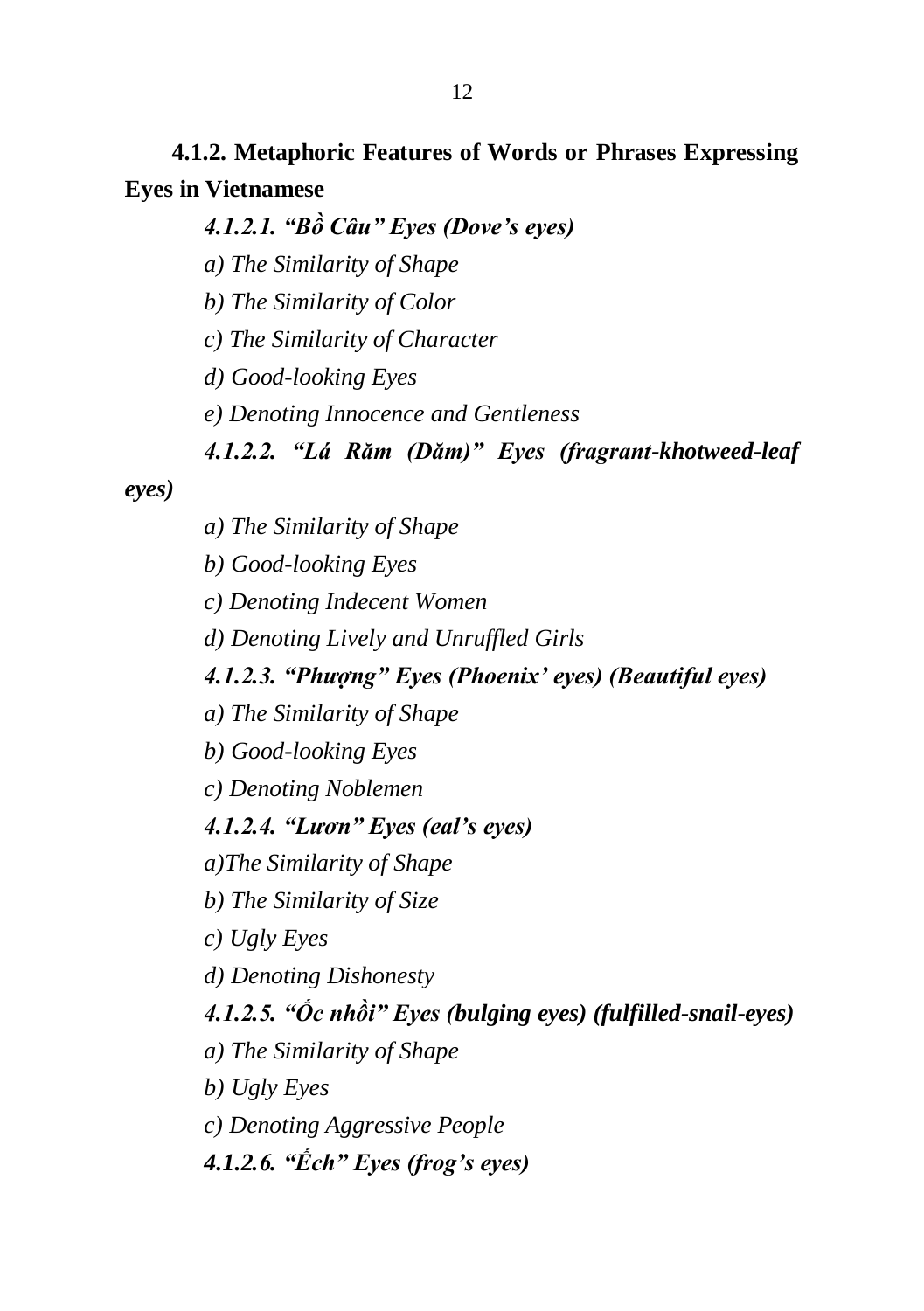- *a) The Similarity of Shape*
- *b) The Similarity of Character*
- *c) Ugly Eyes*
- *d) Denoting Dull-headed People*

#### *4.1.2.7. "Hạt nhãn" Eyes (longan-seed-shaped eyes)*

- *a) The Similarity of Shape*
- *b) The Similarity of Color*
- *c) Attractive Eyes*
- *d) Denoting Kindness and Innocence*

#### **4.1.3. Summary**

Most of the Vietnamese and English eye-metaphors are used basing on the similarity of shape, color and character. The metaphoric expression *mắt bồ câu*, *dove's eyes* shares the same features in both English and Vietnamese. Due to cultural differences, Vietnamese eyes metaphors are mainly made relying on the Vietnamese nature. For example, *mắt lươn* is used to talk about very small eyes, or *hạt nhãn* is used to describe the beautifully black color of someone"s eyes. Meanwhile, English nature makes differences in the eye metaphors in English. For example, the color of sea or sky is used to describe their eye color. Moreover, Vietnamese eye metaphors are mainly based on the similarity of shape or color whereas English eye metaphors are popularly based on the similarity of character. For example, in Vienamese, the fet black color of *dove's eyes* or *hạt nhãn* (longan-seed) is used to metaphysicize people"s glistening black eyes. Meanwhile, most of animated eye metaphors in English share the similarity of character such as *sheep's eyes*, *magpie's eye*, *seagull's eyes* or *hawk's eyes*. In short, due to differences natural environment and cutures in English and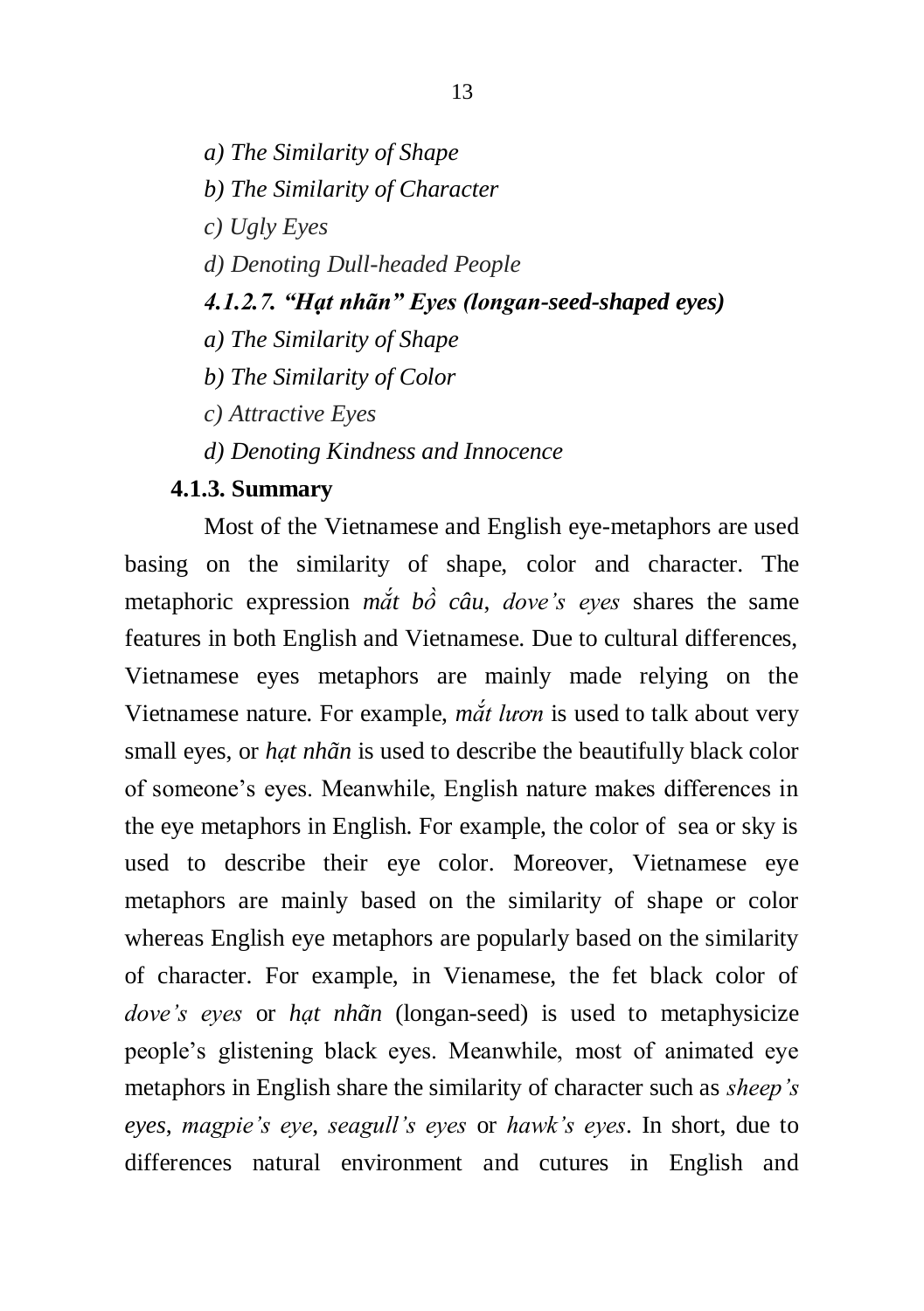Vietnamese, we can find some eye metaphors in English such as pool, lake, sky, sea, etc which can not be found in English. Conversely, *mắt phượng* (phonix" eyes), *mắt ếch* (frog"s eyes), *mắt ốc nhồi* (fulfilled-snail eyes), *mắt lươn* (eal"s eyes), *mắt lá răm* (fragrant-khotweed-leaf-shaped eyes), *mắt hạt nhãn* (longan-seedlike eyes) are popular metaphors in Vietnamese but not in English.

# **4.2. METAPHORIC FEATURES OF WORDS OR PHRASES EXPRESSING HAIR IN ENGLISH AND VIETNAMESE**

**4.2.1. Metaphoric Features of Words or Phrases Expressing Hair in English**

*4.2.1.1. Waterfall*

*a) The Similarity of Shape*

*b) The similarity of character*

*c) Good-looking Hair*

### *4.2.1.2. Pigtail and Pony-tail*

*a) The Similarity of Shape*

*b) The Similarity of Size*

*c) Good-looking Hair*

## *4.2.1.3. Raven-haired*

*a) The Similarity of Color*

*b) Good-looking Hair*

## *4.2.1.4. Gold and Silver*

*a) The Similarity of Color*

*b) Good-looking Hair*

## *4.2.1.5. Other Hair Metaphors*

*a) The Similarity of Shape*

*b) The Similarity of Color*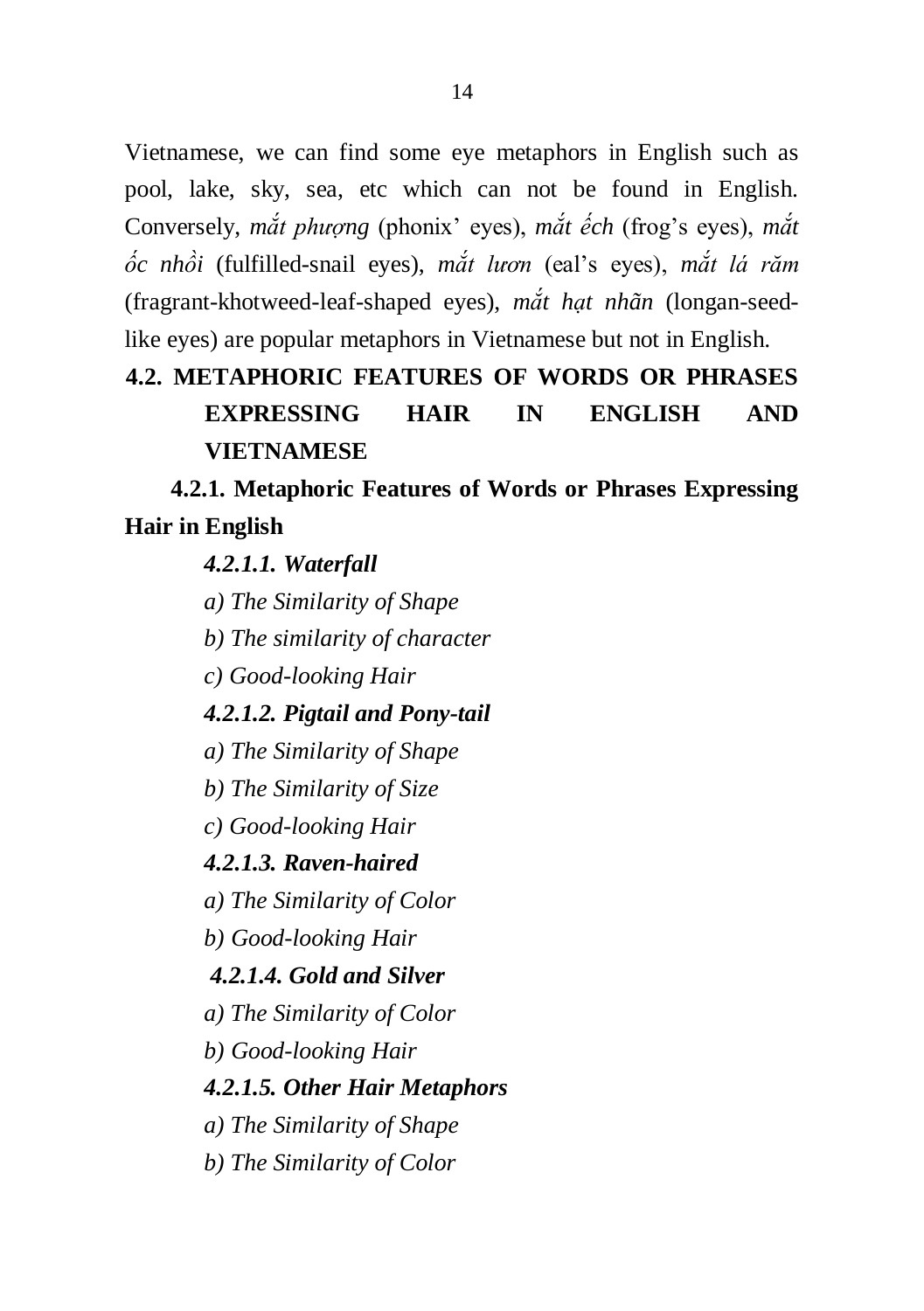*c) Good-looking Hair*

# **4.2.2. Metaphoric Features of Words or Phrases Expressing Hair in Vietnamese**

*4.2.2.1. "Đuôi gà" Hair (chicken-tail-shaped hair) a) The Similarity of Shape b) Good-looking Hair 4.2.2.2. "Mây" Hair (Cloud-like-haired) a) The Similarity of Character b) The Similarity of Size c) Good-looking Hair d) Denoting Gentleness and Affectionateness 4.2.2.3. "Rễ tre" Hair (bamboo-root-shaped hair) a) The Similarity of Shape b) Denoting Unpretty Hair 4.2.2.4. Other Hair Metaphors a) The Similarity of Color*

- *b) The Similarity of Character*
- *c) Denoting Experienced People*

#### **4.2.3. Summary**

It is obviously seen that natural and cultural features make the differences in the metaphoric expressions denoting hair in English and Vietnamese. In Vietnamese nature, it is easy to find the image of bamboo trees, lovely chickens or strands of solf silk. Therefore, it is not very difficult for Vietnamese people to catch the meanings and the images of the metaphors such as *tóc rễ tre*, *tóc đuôi gà*, or *tóc tơ*. The hair metaphors are more plentiful in English. It can be found a lot of hair metaphors based on the similarity of shape such as *question marks*, *curtain*, *rolls*, etc. and many based on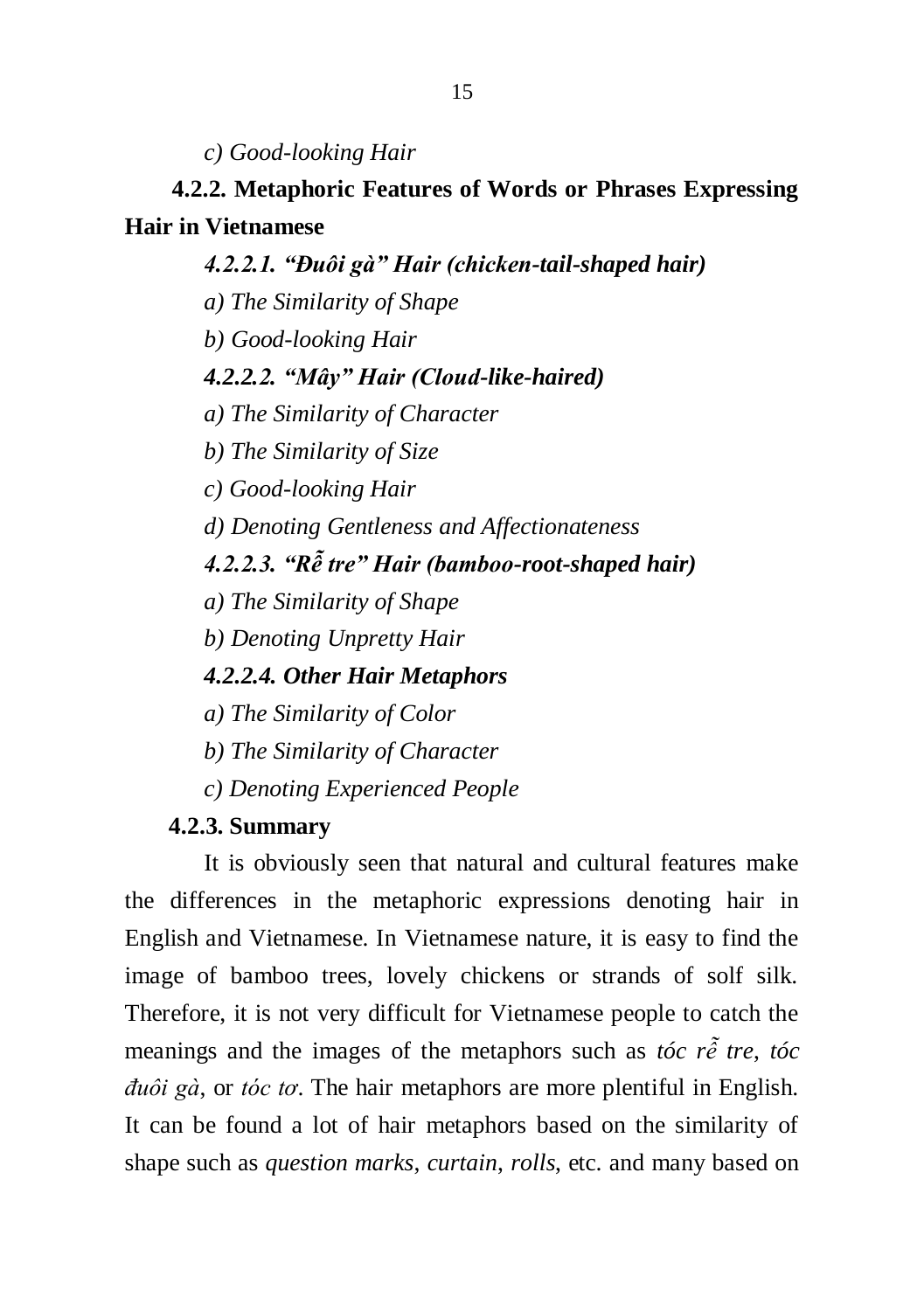the similarity of color such as the color of *iron*, *gold*, *silver*, even *vintage* or *shoeblack*. In order to metaphysicize short bunch of hair, *đuôi gà* should be used in Vietnamese and *pigtail* in English. In order to describe smooth and soft hair, the metaphor *cloud* or *waterfall* is used in English whereas *mây* or *tơ* in Vietnamese. We also see that most of English and Vietnamese hair examples found hardly shows character features.

# **4.3. METAPHORIC FEATURES OF WORDS OR PHRASES EXPRESSING FACE IN ENGLISH AND VIETNAMESE**

**4.3.1. Metaphoric Features of Words or Phrases Expressing Face in English**

### *4.3.1.1. Heart-shaped face*

*a) The Similarity of Shape*

*b) Good-looking Face*

*4.3.1.2. Hatchet Face*

*a) The Similarity of Shape*

*b) Ugly Face*

A Dictionary of The English Language by Jamuel Johnson, [80, p.109].

### *4.3.1.3. Pear-shaped Face*

*a) The Similarity of Shape*

The metaphor *pear-shaped face* is based on the similarity of the shape of a pear compared to the shape of someone"s face. [240]

*b) Pretty Face*

*4.3.1.4. Other Face Metaphors*

*a) The Similarity of Shape*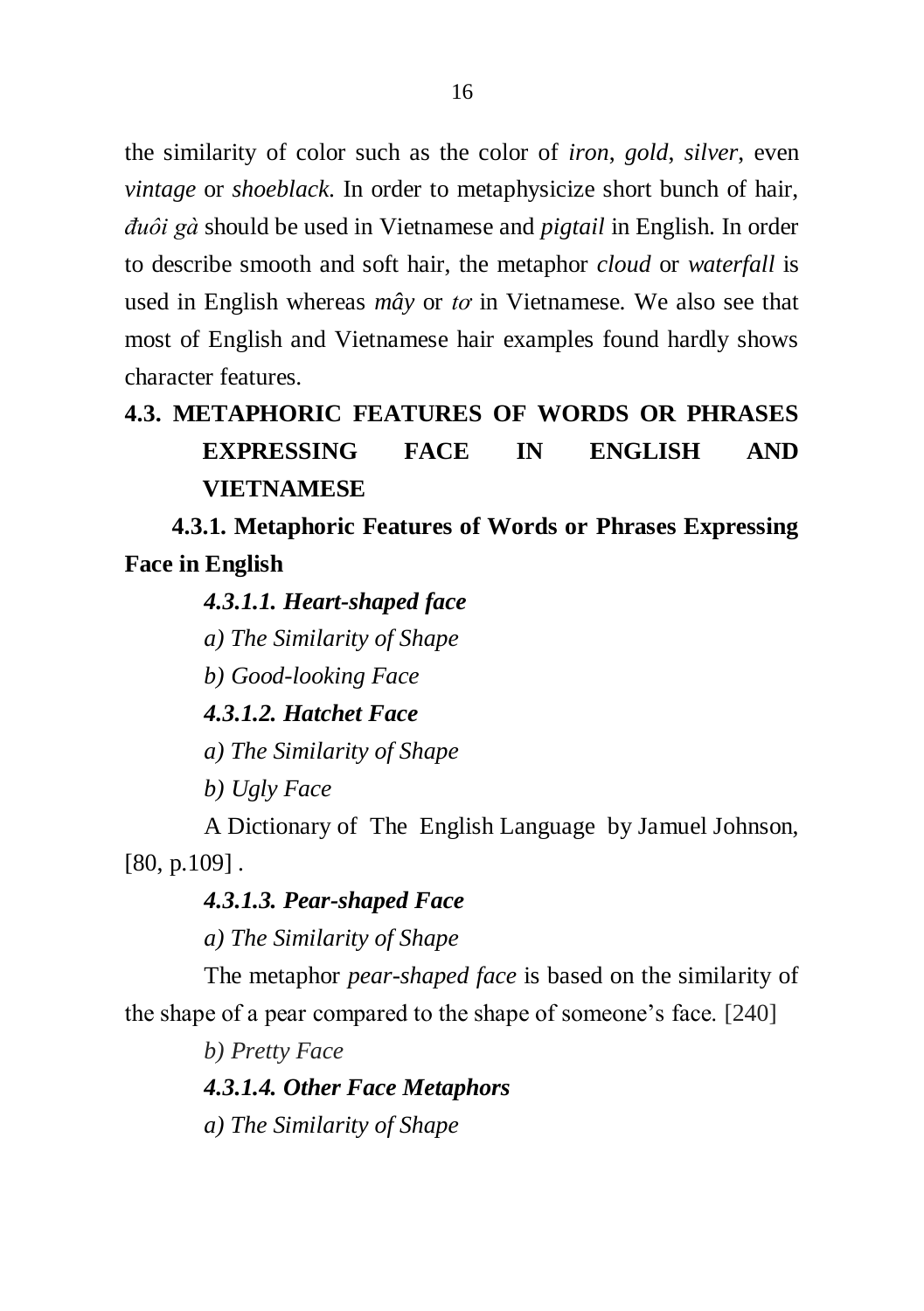Some face metaphors based on the similarity of shape such as nut-cracker or marionette.

*b) Unpretty Faces*

The metaphors marionette or nutcracker is used to visualize someone's ugly face.

**4.3.2. Metaphoric Features of Words or Phrases Expressing Face in Vietnamese** 

*4.3.2.1. "Trái xoan" face (oval face or chinaberry-shape face)*

*a) The Similarity of Shape*

*b) Beautiful Face*

*c) Denoting Kindness and Gentleness*

*4.3.2.2. "Chữ điền" Face (a square face)*

*a) The Similarity of Shape*

*b) Good-looking Face*

*4.3.2.3. "Hoa" Face (flower face)*

*a) The Similarity of Character*

*b) Pretty Face*

*4.3.2.4. "Ngựa" Face (horse-like face)*

*a) The Similarity of Shape*

*b) Ugly Face*

*4.3.2.5. Other Face Metaphors*

*a) The Similarity of Shape*

The metaphorical images "*trái bầu*" (gourd), *mặt chuột*(mouse-like face) are used to describe faces basing on the shape resemblance.

*b) Ugly Face*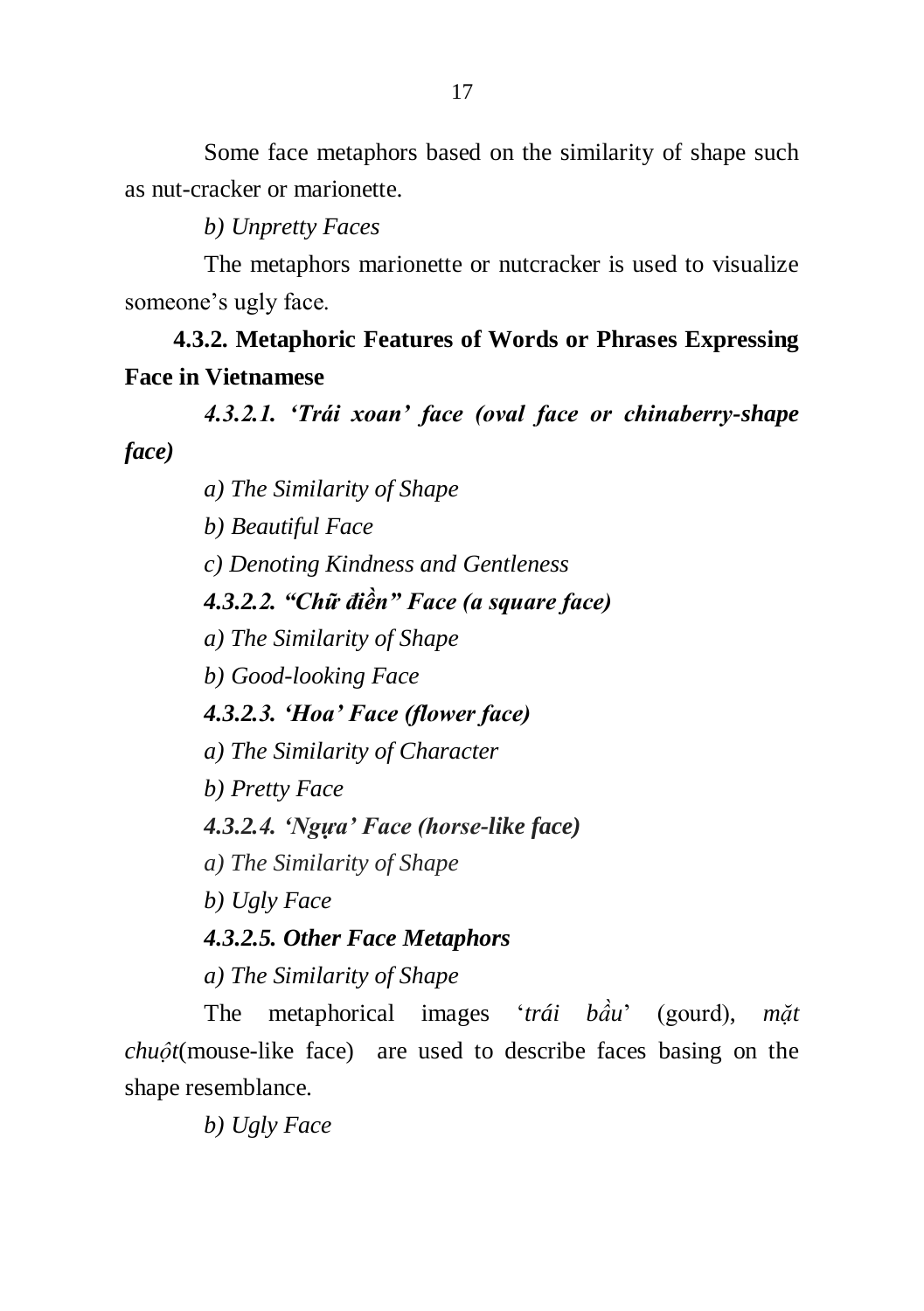Unattractive faces are the metaphorical images such as *mặt chuột*, *mặt trái bầu*, *mặt cú*.

### **4.3.3. Summary**

In the summary tables, cultural and natural features are thought to make the differences in the expressions denoting face in English and Vietnamese. *Trái xoan* (chinaberry), *chữ điền (squareshaped letter)*, *trái bầu (*gourd-shaped), *ngựa* (horse) are popular things in Vietnamese people"s normal lives. Hence, these expressions are easily used to metaphysicize kinds of faces in Vietnamese. Similarly, the popular things in English culture such as *heart*, *hatchet*, *pear*, *nut-cracker*, etc. are normally used to metaphysicize faces in English. For example, the images of *heart* or *pear* are used to describe goodlooking faces while *hatchet* or *nutcraker* are unpretty images of faces.

# **4.4. METAPHORIC FEATURES OF WORDS OR PHRASES EXPRESSING OTHERS PARTS OF BODY IN ENGLISH AND VIETNAMESE**

# **4.4.1. Metaphoric Features of Words or Phrases Expressing Other Parts of Body in English**

### *a) The Similarity of Shape*

In the English findings, someone's nose is described in the rather curved shape of a bird"s beak. The metaphor *umbrella* is well used to draw a very thin woman. Cows and Elephants are used to describe fat people. Punctuation marks serve as interesting metaphors.

*c) Good-looking Appearance*

*d) Unattractive Appearance*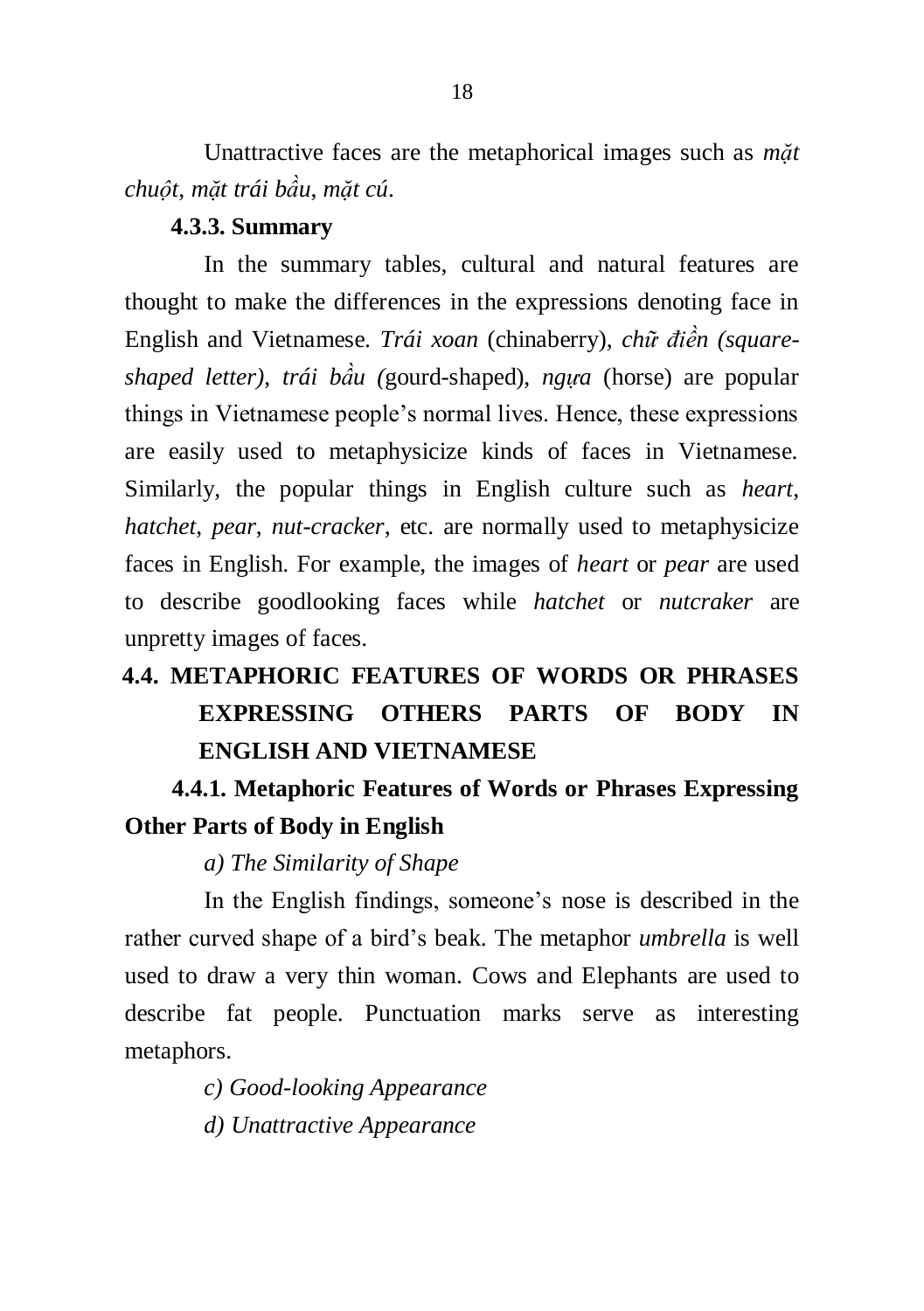The metaphor *pistons* is used to metaphysicize the young girl"s unpretty legs.

# **4.4.2. Metaphoric Features of Words or Phrases Expressing Other Parts of Body in Vietnamese**

### *a) The Similarity of Shape*

Someone's nose is metaphorically described in the hawknosed shape or *dọc dừa*. *Cổ cò* is a metaphor used to describe someone's long, thin neck which looks like a stork's neck in shape. The metaphor *búp măng* is based on the resemblance of the shape of bamboo sprouts and someone"s fingers.

### *b) Good-looking Appearance*

Someone's *doc dừa* nose is long, straight and summetric and it matches its owner"s face beautifully. In Vietnamese, *búp măng* fingers are about someone"s beautiful fingers. The other metaphors are used to describe someone goodlooking such as mày ngài (silkmoth-shaped eyebrows), chân mày vòng nguyệt (semicircleshaped eyebrows), mày lá liễu (willow leave-shaped eyebrows).

### *c) Unpretty Appearance*

The images *bắp cày*(plough-beam), *bàn cuốc* (hoebladeshaped) are used to draw someone's big, boorish hands and large, rough feet.

#### **4.4.3. Summary**

It is easy to find a lot of metaphors denoting someone"s body shape in English such as *cow* or *elephant* for fat person, *umbrella* or *broomstick* for thin person, but there are hardly any examples of this kind of metaphor in Vietnamese. Besides, the differences in culture and nature make the differences in metaphoric expressions denoting parts of human body in English and Vietnamese. For example, *button*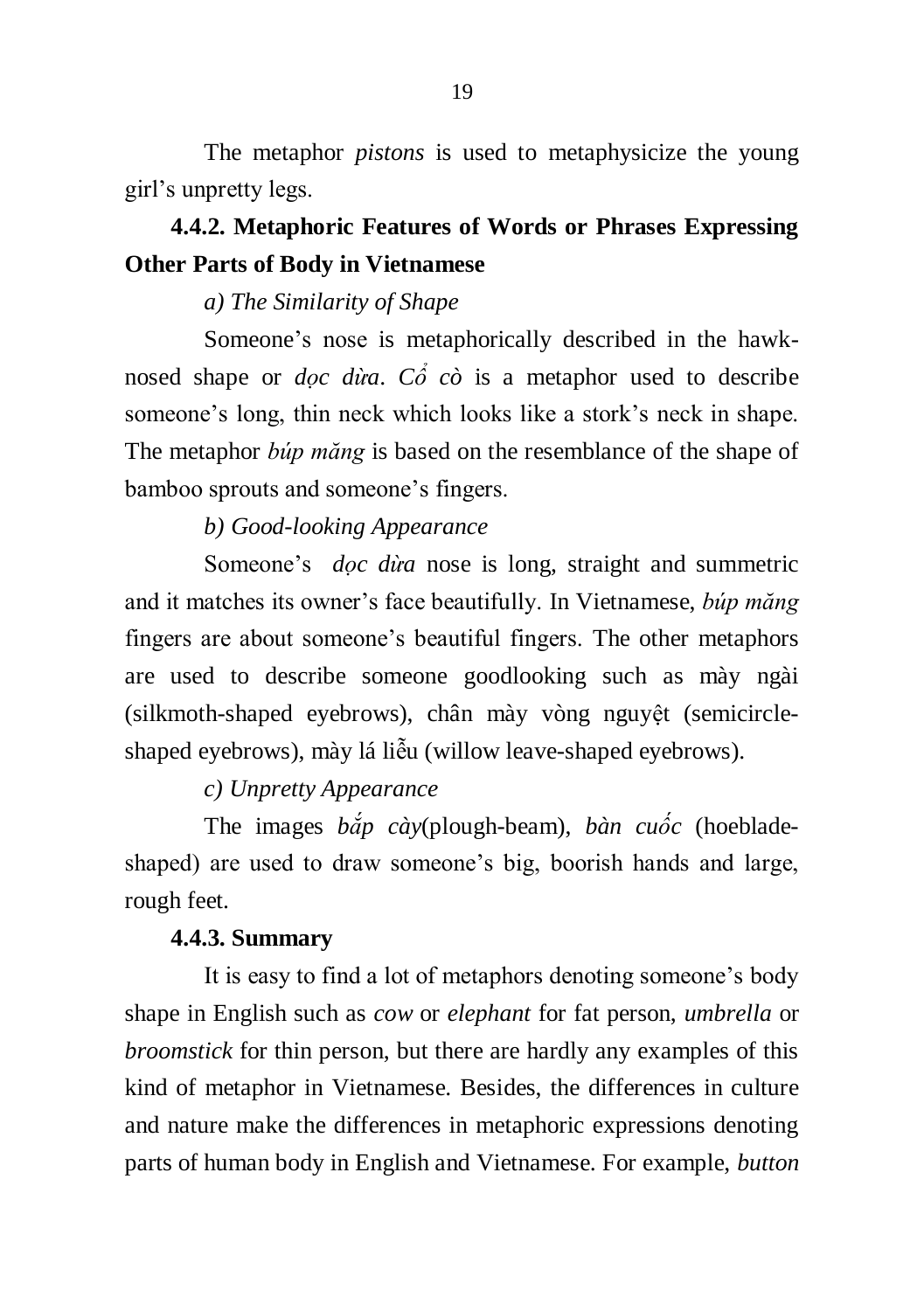or *beak* are used to describe nose in English, whereas *dọc dừa*, *diều hâu* are used in Vietnamese. Also, *búp măng* which is a popular image in Vietnamese culture is used to metaphysicize chubby hands. The images of *sticks*, *chicken bones*, *pistons* or *the colour of apples* are easily found in English.

# **CHAPTER 5 CONCLUSIONS AND IMPLICATIONS 5.1. CONCLUSIONS**

With the aim of investigating the metaphorical features of expressions denoting human appearance in English and Vietnamese, we have already explored various metaphorical expressions and have done such a careful investigation into characteristics and semantic features of these expressions so that we can find out the similarities and differences between two languages and two cultures. We have also organized and designed our thesis as follows.

We presented the rationale and the aim of the study clearly in chapter One. Besides, the objectives, the scope, the organization of the study, the research questions are mentioned in this chapter. Then, a short review of related previous studies and necessary theories of the topic are examined in chapter Two in which fundamental and really essential theories relating to the investigation are explored. This chapter concludes extremely important theories such as definitions of metaphors in both traditional and recent views, characteristics of metaphor, classification of metaphors, definitions of context and human appearance as well as popular expressions describing human appearance in English and Vietnamese. After that, the methods and procedures of the research are presented in chapter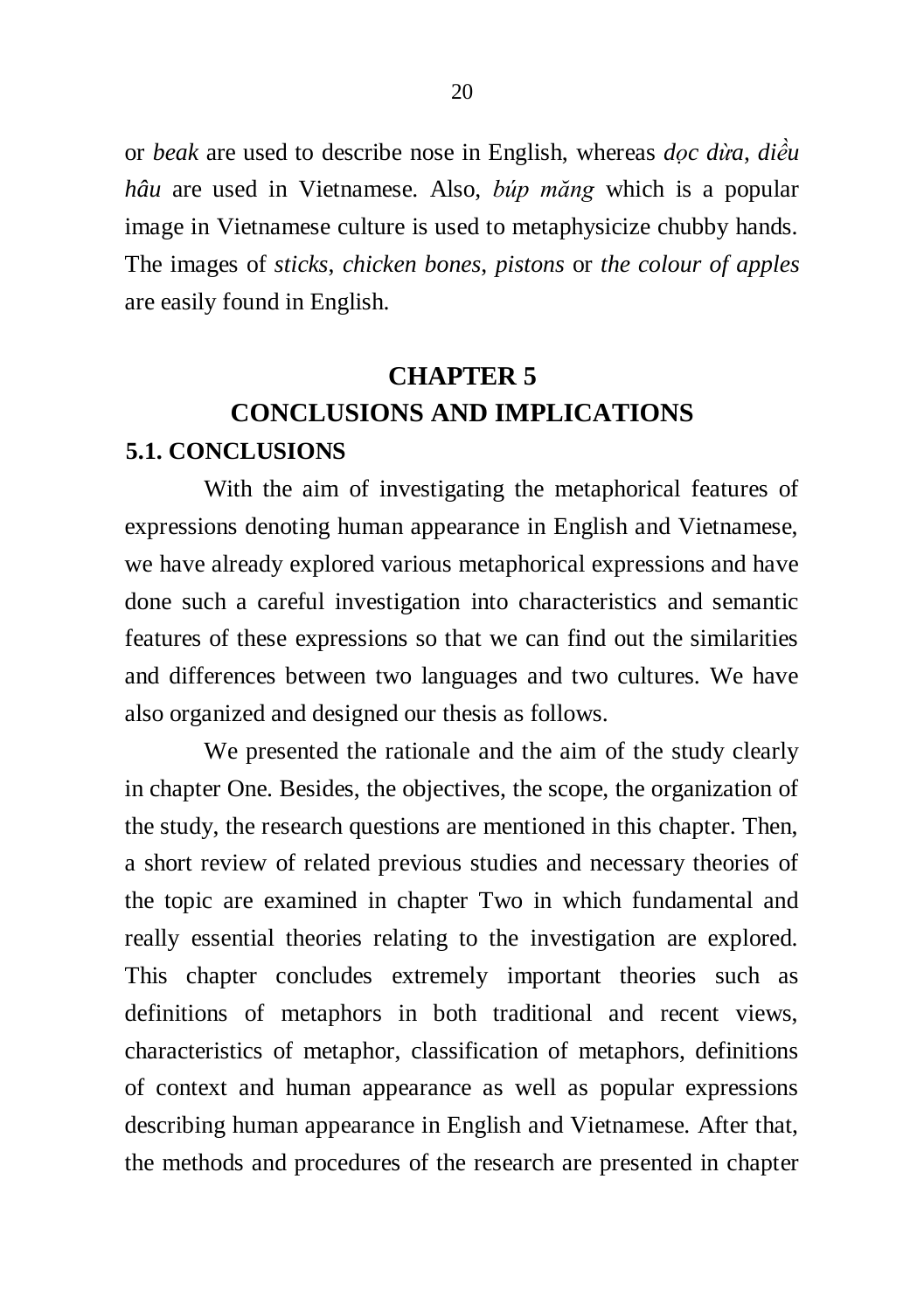Three. Moreover, the ways of data collecting and data analysis are mentioned in this chapter. In chapter Four a careful investigation and analysis into the metaphorical features of expressions denoting human appearance in English and Vietnamese have been done.

Firstly, basing on the examples found and the characteristics of metaphor, English and Vietnamese metaphorical expressions denoting human appearance are mainly relied on the similarities of shape, color and character. Because of the differences in cutures and natural environments, English metaphorical features expressing human appearance is different from the ones in Vietnamese. Secondly, we found out some semantical similarities and differences in English and Vietnamese. Due to the cultural differences and natural conditions, each language contains its own expressions to metaphorically describe human appearance with its own notions of beauty. Finally, we review the study and recommend some implications to help learners or writers of English to be able to choose some useful expressions describing human appearance and provide some suggestions for translational equivalents in metaphors expressing human appearance in English and Vietnamese in chapter Five.

We hope that this research may provide a variety of human appearance metaphors as well as their useful semantical and characteristic features to the readers.

## **5.2. IMPLICATIONS ON TEACHING, LEARNING AND TRANSLATION**

### **5.2.1. Implications on the Language Teaching and Learning**

Within the scope of the study, we have dealt with some popular metaphoric expressions used for the description of human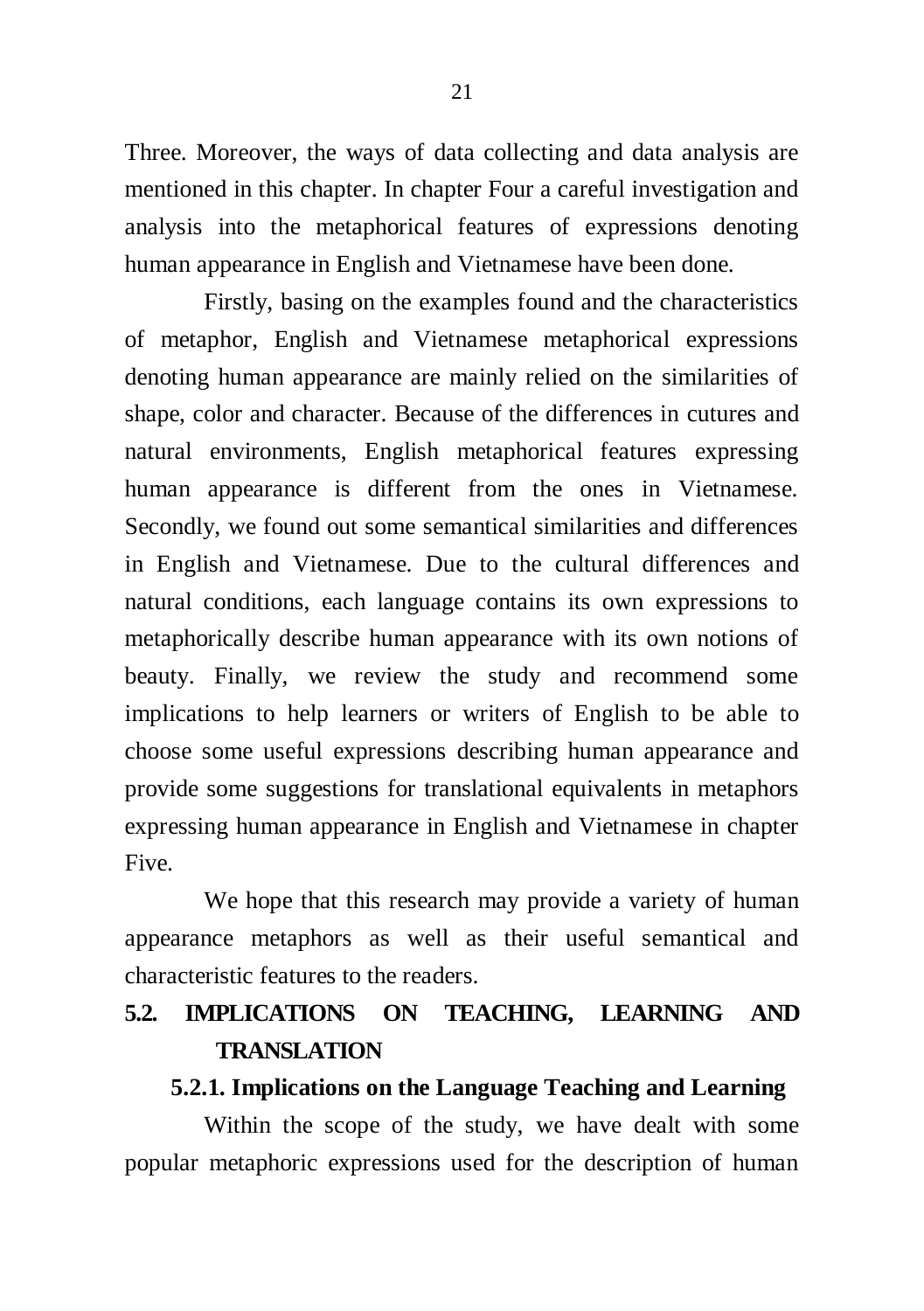appearance and their characteristics as well as their semantic fields. The finding of the study may be in one way or another benificial to the language learners since in provides a variety of means of describing people. For the language teaching, this study may help the teachers have a plenty of words or phrases to guide their language learners better in using interesting words or expressions in practising the language.

From the study we can clearly see that there are different notions of metaphorically expressing human appearance because of the differences in cultures in English and Vietnamese. Thus, the teacher should provide the learners with English notions of beauty as well as the characteristics of English metaphorical expressions of human appearance.

During the course of learning a foreign language, in fact that the learners generally impose the use of their culture on that of the target language is very common. This eventually provokes interlingual errors. To help the learners avoid such problems, it is the teacher"s duty to point out all of the similarites and differences between the two cultures concerning the matter under discussion. In short the teacher should guide the learners to transfer their description of human appearance into English effectively.

### **5.2.2. Implications on Translation Work**

An investigation into characteristics and semantic fields of metaphorical expressions denoting human appearance shows that translative complexity is inevitable because of the differences in perception of cultures and natures of the languages. Hence, Vietnamese and English learners and translators should get some certain knowledge of culture and nature of the source as well as the